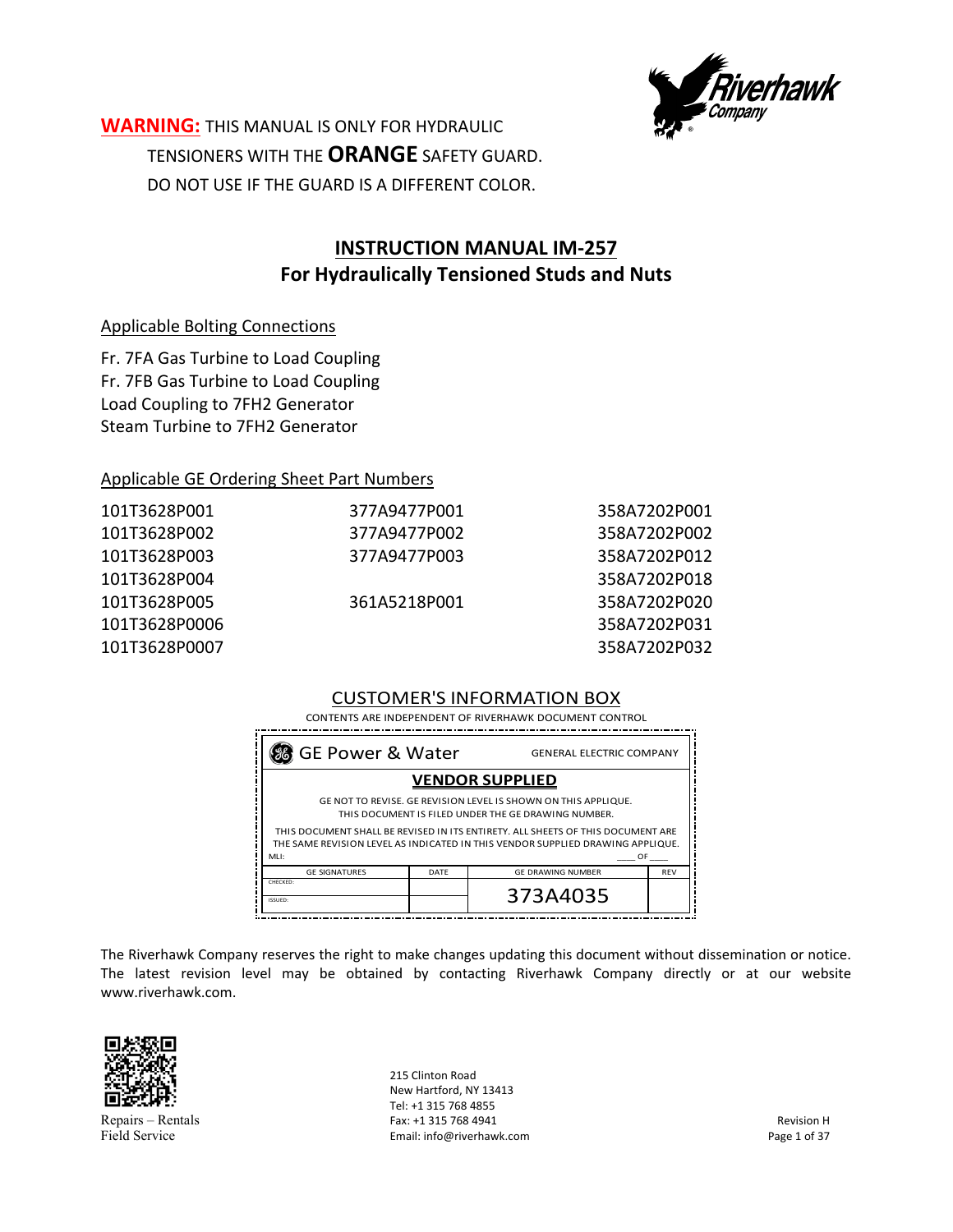# **Table of Contents**

| Section     | Description                                  | Page Number |
|-------------|----------------------------------------------|-------------|
| 1.0         | <b>Cautions and Safety Warnings</b>          | 3           |
| 2.0         | Scope and GE Part Number Cross-Reference     | 4           |
| 3.0         | <b>Quick Check-List</b>                      | 6           |
| 4.0         | <b>General Preparations</b>                  | 10          |
| 5.0         | Hardware Set Preparations                    | 12          |
| 6.0         | Nut and Stud Assembly                        | 15          |
| 7.0         | <b>Hydraulic Equipment Preparations</b>      | 18          |
| 8.0         | Assembly of Tensioner on Stud                | 19          |
| 9.0         | <b>Stud Pulling and Tensioning</b>           | 22          |
| 10.0        | <b>Thread Locking</b>                        | 24          |
| 11.0        | Stud/Nut Removal                             | 25          |
| 12.0        | Storage                                      | 27          |
| 13.0        | <b>Frequently Asked Questions</b>            | 28          |
| 14.0        | <b>Revision History</b>                      | 30          |
| Appendix A1 | <b>EC Declaration of Conformity</b>          | 31          |
| Appendix A2 | <b>UKCA Declaration of Conformity</b>        | 32          |
| Appendix B1 | <b>Hydraulic Fittings</b>                    | 33          |
| Appendix B2 | <b>Puller Screw Release Tape</b>             | 34          |
| Appendix B3 | Hydraulic Tensioner's Burst Disc Replacement | 35          |



215 Clinton Road New Hartford, NY 13413 Tel: +1 315 768 4855 Fax: +1 315 768 4941 Email: info@riverhawk.com

Į

#### CUSTOMER'S INFORMATION BOX

CONTENTS ARE INDEPENDENT OF RIVERHAWK DOCUMENT CONTROL 

GE DRAWING NUMBER REV 373A4035 \_\_\_\_\_\_\_\_\_\_\_\_\_\_\_\_\_\_\_\_\_\_\_\_\_\_\_\_\_

Revision H Page 2 of 37

j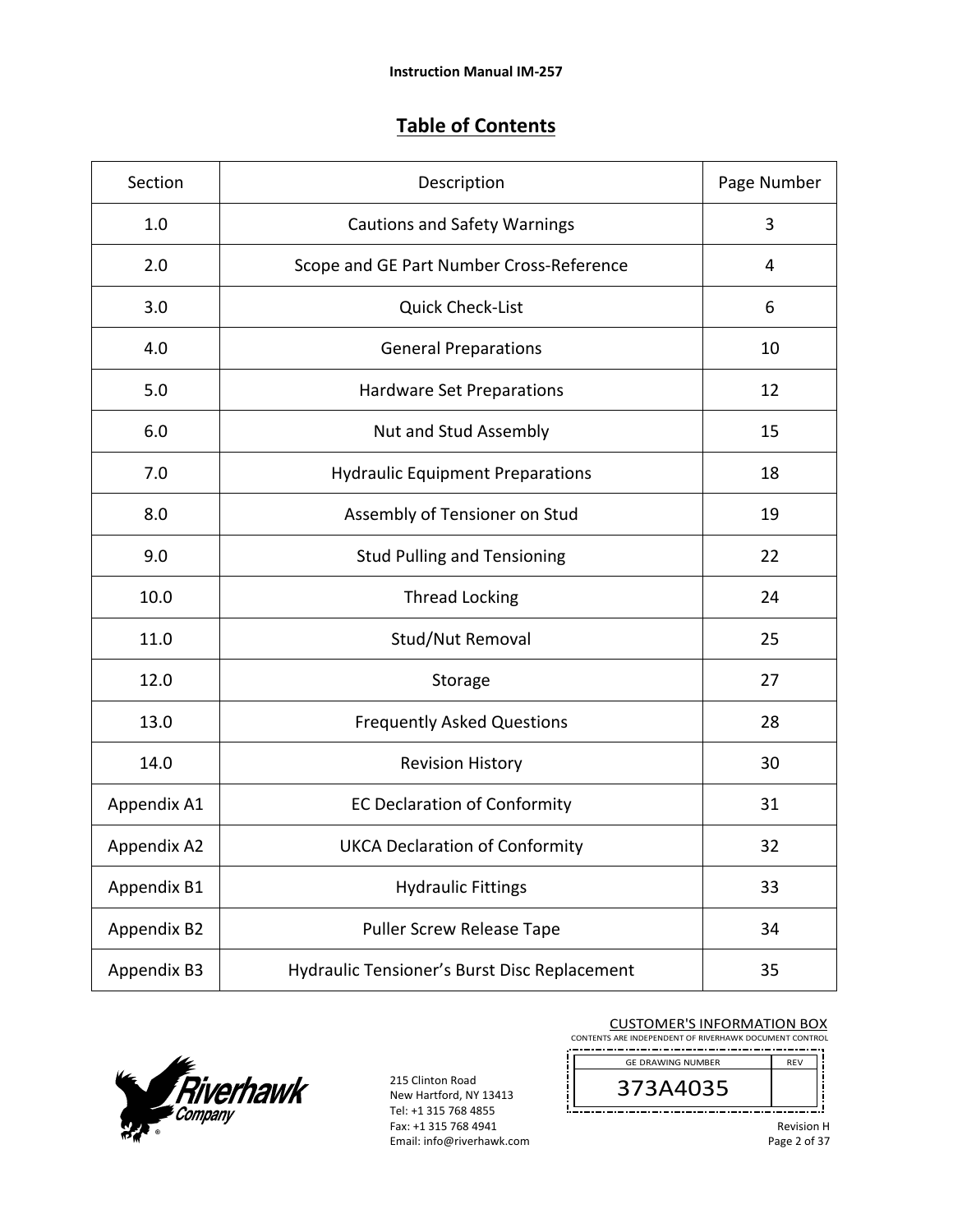| Appendix C1 | 18-Bolt Tensioning Pattern (GT-LC) Record Sheet  | 36 |
|-------------|--------------------------------------------------|----|
| Appendix C2 | 16-Bolt Tensioning Pattern (LC-GEN) Record Sheet | 37 |

#### **1.0 Cautions and Safety Warnings**

#### **NOTICE**

As of summer 2011, this manual is to be used in relation to the interlocking style tensioner. This new tensioner can be identified buy its ORANGE safety guard. Note: yellow guarded tensioner requires the use of different set of instructions, consult Riverhawk for assistance

## **TO AVOID FAILURE, ENSURE SAFETY AND PROPER OPERATION THE TENSIONER AND INERLOCK SAFETY GUARD MUST INSTALLED ON THE FLANGE BEFORE TENSIONING BEGINS. DO NOT USE THE TENSIONER ASSEMBLY AT ANY PRESSURE UNLESS THE TOOL IS INSTALLED ON THE FLANGE.**

#### **WARNING**

Improper tool use and the failure to follow the correct procedures are the primary root causes of tool failures and personal injuries. A lack of training or experience can lead to incorrect hardware installation or incorrect tool use. Only trained operators with careful, deliberate actions should use hydraulic tensioners. Contact Riverhawk Company with any training needs.

#### **WARNING**

Risk of high pressure fluid injection. Riverhawk tools operate under high pressure. Thoroughly inspect all hoses and connections for damage or leaks prior to using this equipment.

#### **CAUTION**

Personal injury and equipment damage can occur if the puller screw is not securely engaged with the conical thread of the stud. Proper engagement is achieved when the puller screw is tight in the stud and is not cross‐threaded into the conical thread.

#### **WARNING**

The proper personal protective equipment must be worn at all times. Riverhawk recommends at a minimum, safety glasses, long sleeve shirt, hard hat, heavy work gloves, and steel toe shoes.



215 Clinton Road New Hartford, NY 13413 Tel: +1 315 768 4855 Fax: +1 315 768 4941 Email: info@riverhawk.com

| <b>CUSTOMER'S INFORMATION BOX</b>                      |            |  |  |
|--------------------------------------------------------|------------|--|--|
| CONTENTS ARE INDEPENDENT OF RIVERHAWK DOCUMENT CONTROL |            |  |  |
| <b>GE DRAWING NUMBER</b>                               | <b>RFV</b> |  |  |
|                                                        |            |  |  |

373A4035

Revision H Page 3 of 37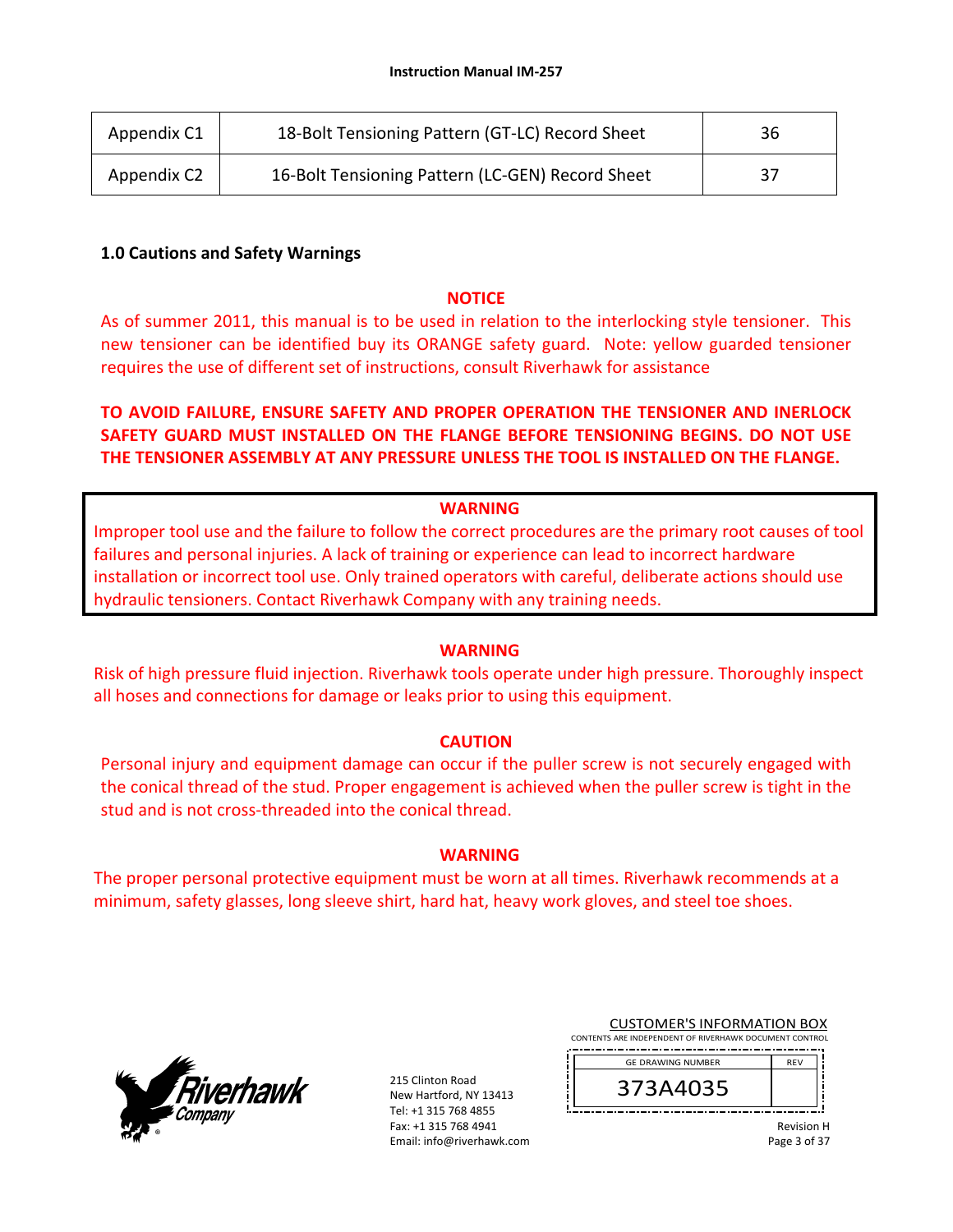#### **WARNING**

The safety guard MUST be in place and hands kept out of designated areas at all times when the tensioner is pressurized otherwise personal injury can occur.

#### **CAUTION**

DO NOT EXCEED THE MAXIMUM PRESSURE MARKED ON THE TENSIONER. Excessive pressure can damage the stud and the puller screw.

#### **WARNING:**

**Keep hands clear of the tool while the pressure is building up.** This includes the pin wrench for tightening the spanner ring (nut). Once the tool is stabilized at pressure then and only then can the nut be tightened. This reduces the potential of personal injury.

**Note:** Before threading the puller screw into the stud, carefully check the cleanliness of both the stud's and the puller screw's conical threads. Apply a light coat of clean turbine oil or a spray lubricant to the puller screw. Do not use "Never Seize" on the conical threads. This procedure will ease assembly and assure positive mating of the threads before tightening.

#### **2.0 Scope**

This document describes the steps to install a set of hardware containing the studs and nuts supplied by Riverhawk Company at the turbine/coupling and coupling/generator connections. This hardware is depicted on the following drawings. These drawings as well as tooling drawings form part of this manual.

| Riverhawk<br>Hardware Set Part<br>Number | <b>GE Drawing</b><br>Number for<br>Hardware Set | <b>GE Ordering Sheet</b><br>Part Number | Hardware Set<br>Description                                                                                           |
|------------------------------------------|-------------------------------------------------|-----------------------------------------|-----------------------------------------------------------------------------------------------------------------------|
| HF-0771                                  | 359B2514                                        | 101T3628P001<br>101T3628P002#           | 2-1/4" hardware for the turbine<br>end and 2-3/4" hardware for the<br>generator end for the 7FA/7FB<br>load coupling. |
| HF-2447                                  | 359B2539                                        | 101T3628P004                            | 2-1/4" hardware for the turbine<br>end for the 7FA/7FB load<br>coupling.                                              |



215 Clinton Road New Hartford, NY 13413 Tel: +1 315 768 4855 Fax: +1 315 768 4941 Email: info@riverhawk.com

| CONTENTS ARE INDEPENDENT OF RIVERHAWK DOCUMENT CONTROL |            |
|--------------------------------------------------------|------------|
| <b>GE DRAWING NUMBER</b>                               | <b>RFV</b> |
| 373A4035                                               |            |

CUSTOMER'S INFORMATION BOX

Revision H Page 4 of 37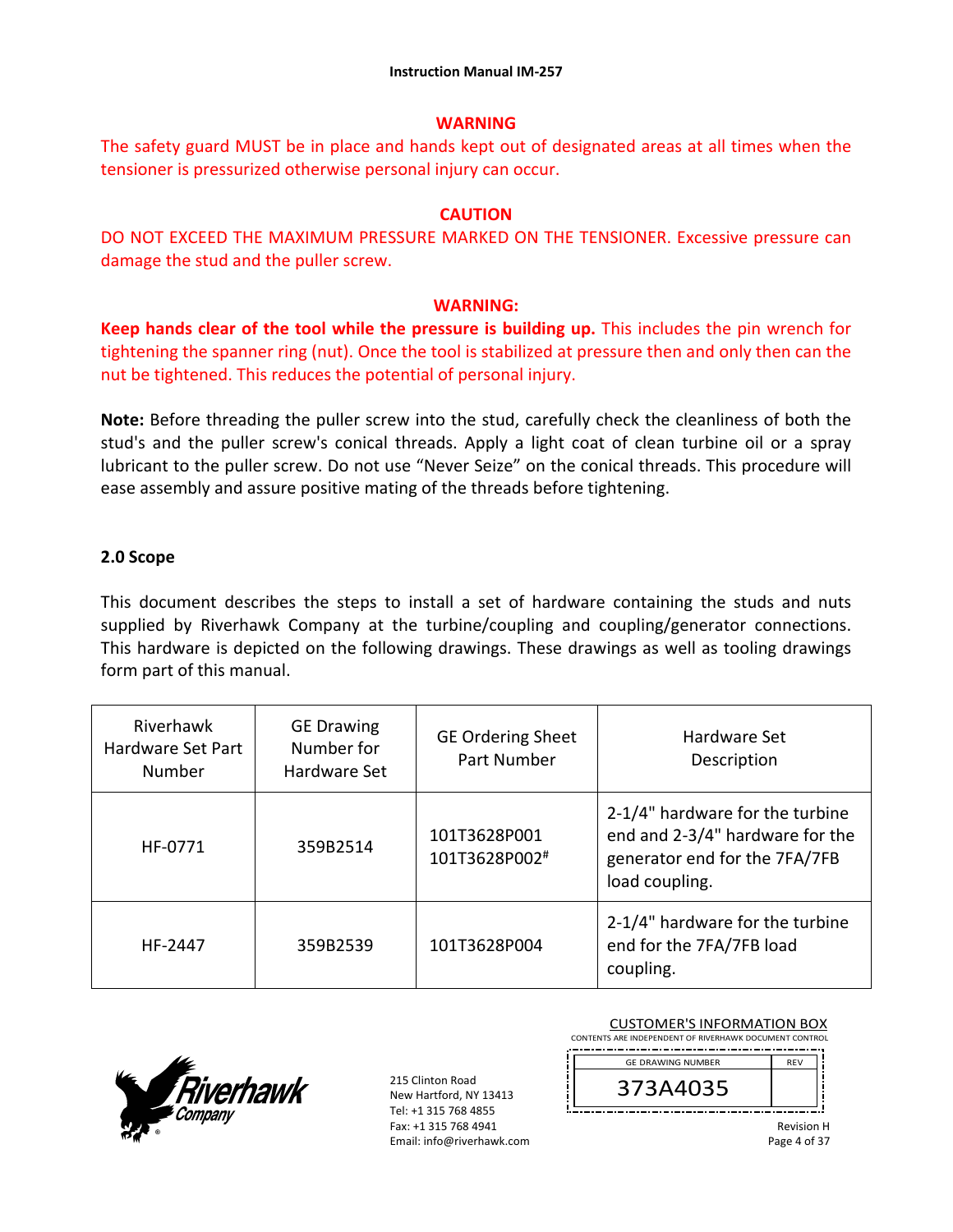| HF-0803 | 359B2520 | 101T3628P005<br>101T3628P0006<br>101T3628P0007# | 2-3/4" hardware for the<br>generator end of the 7FA/7FB<br>load coupling and for the steam<br>turbine to 7FH2 generator<br>connection. |
|---------|----------|-------------------------------------------------|----------------------------------------------------------------------------------------------------------------------------------------|
|---------|----------|-------------------------------------------------|----------------------------------------------------------------------------------------------------------------------------------------|

# denotes GE part numbers that include hydraulic tooling

Hydraulic tensioners with safety interlock (see section 4.5) can also be used with other tensioned hardware sets.

| Riverhawk<br>Hardware Set Part<br>Number | <b>GE Drawing</b><br>Number for<br><b>Hardware Set</b> | <b>GE Ordering Sheet</b><br>Part Number                                        | Hardware Set<br>Description                                                                                                                               |
|------------------------------------------|--------------------------------------------------------|--------------------------------------------------------------------------------|-----------------------------------------------------------------------------------------------------------------------------------------------------------|
| HF-0771                                  | 359B2514                                               | 358A7202P001<br>358A7202P012#<br>361A5218P001<br>377A9477P001<br>377A9477P002# | 2-1/4" hardware for the turbine end<br>and 2-3/4" hardware for the<br>generator end for the 7FA/7FB load<br>coupling.                                     |
| HF-2447                                  | 359B2539                                               | 358A7202P031#<br>358A7202P032                                                  | 2-1/4" hardware for the turbine end<br>for the 7FA/7FB load coupling.                                                                                     |
| HF-0803                                  | 359B2520                                               | 358A7202P018<br>358A7202P020#<br>377A9477P003#                                 | 2-3/4" hardware for the generator<br>end of the 7FA/7FB load coupling and<br>for the steam turbine to 7FH2<br>generator connection.                       |
| HF-0769<br>(OBSOLETE)                    | 359B2501                                               | 358A7202P002                                                                   | 2-1/4" hardware for the turbine end<br>and 2-3/4" hardware for the<br>generator end for the 7FA/7FB load<br>coupling. The set includes windage<br>covers. |
| HF-0338<br>(OBSOLETE)                    |                                                        | 358A7202P001                                                                   | 2-1/4" hardware for the turbine end<br>and 2-3/4" hardware for the<br>generator end for the 7FA load<br>coupling.                                         |



215 Clinton Road New Hartford, NY 13413 Tel: +1 315 768 4855 Fax: +1 315 768 4941 Email: info@riverhawk.com

#### CUSTOMER'S INFORMATION BOX

CONTENTS ARE INDEPENDENT OF RIVERHAWK DOCUMENT CONTROL 

| <b>GE DRAWING NUMBER</b> | <b>RFV</b> |
|--------------------------|------------|
| 373A4035                 |            |

Revision H Page 5 of 37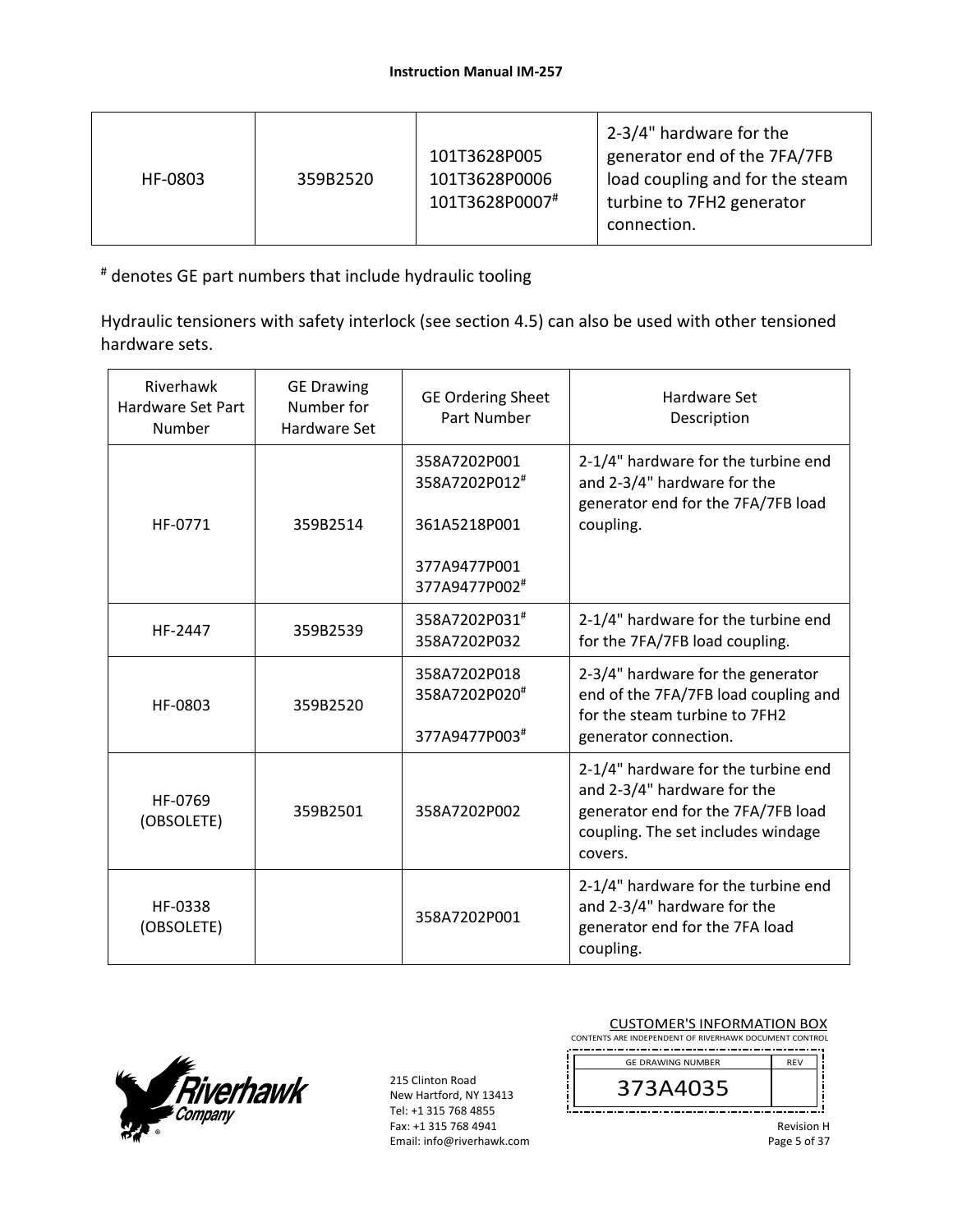| HF-0372<br>(OBSOLETE) | 358A7202P002 | 2-1/4" hardware for the turbine end<br>and 2-3/4" hardware for the<br>generator end for the 7FA load<br>coupling. The set includes windage<br>covers. |
|-----------------------|--------------|-------------------------------------------------------------------------------------------------------------------------------------------------------|
|-----------------------|--------------|-------------------------------------------------------------------------------------------------------------------------------------------------------|

# denotes GE part numbers that include older installation tooling that do not include a built‐in safety interlock.

#### **3.0 Quick Checklist**

The following checklist is intended as a summary of the steps needed to use the Riverhawk‐ supplied equipment. New personnel or those experienced personnel who have not used the Riverhawk equipment recently are encouraged to read the entire manual.

#### **EQUIPMENT INSPECTION**

- $\Box$  Check oil level in hydraulic pump.
- $\Box$  Check air pressure at 80 psi [5.5 bar] minimum. (For air-driven pumps)
- $\Box$  Check hydraulic hose for any damage.
- $\Box$  Test pump.
- $\Box$  Inspect tensioner for any damage.

#### **NUT AND STUD PREPARATION**

- $\Box$  Inspect studs and nuts for any damage.
- $\Box$  Clean the studs and nuts.
- □ Measure stud lengths. **(VERY IMPORTANT)**



215 Clinton Road New Hartford, NY 13413 Tel: +1 315 768 4855 Fax: +1 315 768 4941 Email: info@riverhawk.com

| <b>CUSTOMER'S INFORMATION BOX</b>                      |            |  |  |  |
|--------------------------------------------------------|------------|--|--|--|
| CONTENTS ARE INDEPENDENT OF RIVERHAWK DOCUMENT CONTROL |            |  |  |  |
| <b>GE DRAWING NUMBER</b>                               | <b>RFV</b> |  |  |  |

| GE DRAWING NUMBER |  |
|-------------------|--|
| 373A4035          |  |
|                   |  |

Revision H Page 6 of 37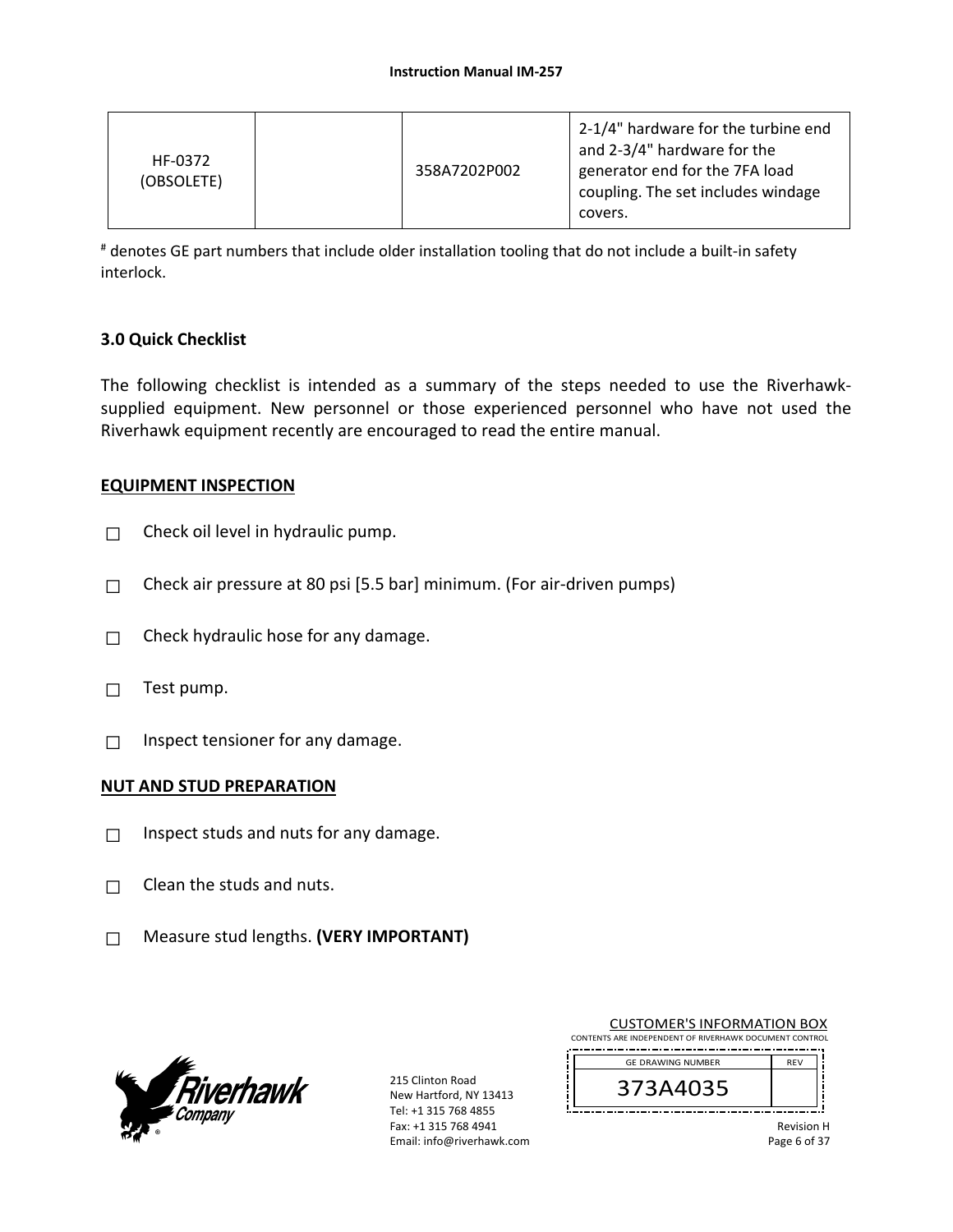- $\Box$  Install studs and nuts into the flange.
- $\Box$  Set stick-out dimension on the coupling side of the flange.
- $\Box$  Hand tighten nuts on turbine / generator side of flange.
- □ Verify stick‐out measurement **(VERY IMPORTANT)**

#### **Tensioning (Stud Installation)**

- $\Box$  Check tensioner's drawing for correct parts and part numbers.
- □ Apply a light coat of clean turbine oil or spray lubricant to the puller screw. **DO NOT USE "NEVER SEIZE" ON THE CONICAL THREADS.**
- $\Box$  Install spanner ring onto the nut.
- $\Box$  Install one puller screw release tape strip into stud. (Appendix B2)
- $\Box$  Thread puller screw onto the stud.
- □ Insert Allen wrench into the back side of the stud to stop the stud from rotating when installing the puller screw.
- $\Box$  Using an Allen wrench, tighten the puller screw. Then back off puller screw 1/2 a turn.
- □ Retighten puller screw by hand until it is fully inserted. **DO NOT BACK OFF PULLER SCREW**.
- $\Box$  Slide foot over the puller screw and orientate into position.
- □ Thread the tensioner onto puller screw. Lightly turn the tensioner onto the puller screw until it stops. The gap between the foot and tensioner is about 1/16" to 3/16"
- $\Box$  Place guard over tensioner and position guide pin into the hole in the backside of the stud.



215 Clinton Road New Hartford, NY 13413 Tel: +1 315 768 4855 Fax: +1 315 768 4941 Email: info@riverhawk.com

| <b>CUSTOMER'S INFORMATION BOX</b>                      |            |  |
|--------------------------------------------------------|------------|--|
| CONTENTS ARE INDEPENDENT OF RIVERHAWK DOCUMENT CONTROL |            |  |
| <b>GE DRAWING NUMBER</b>                               | <b>RFV</b> |  |
| 373A4035                                               |            |  |

Revision H Page 7 of 37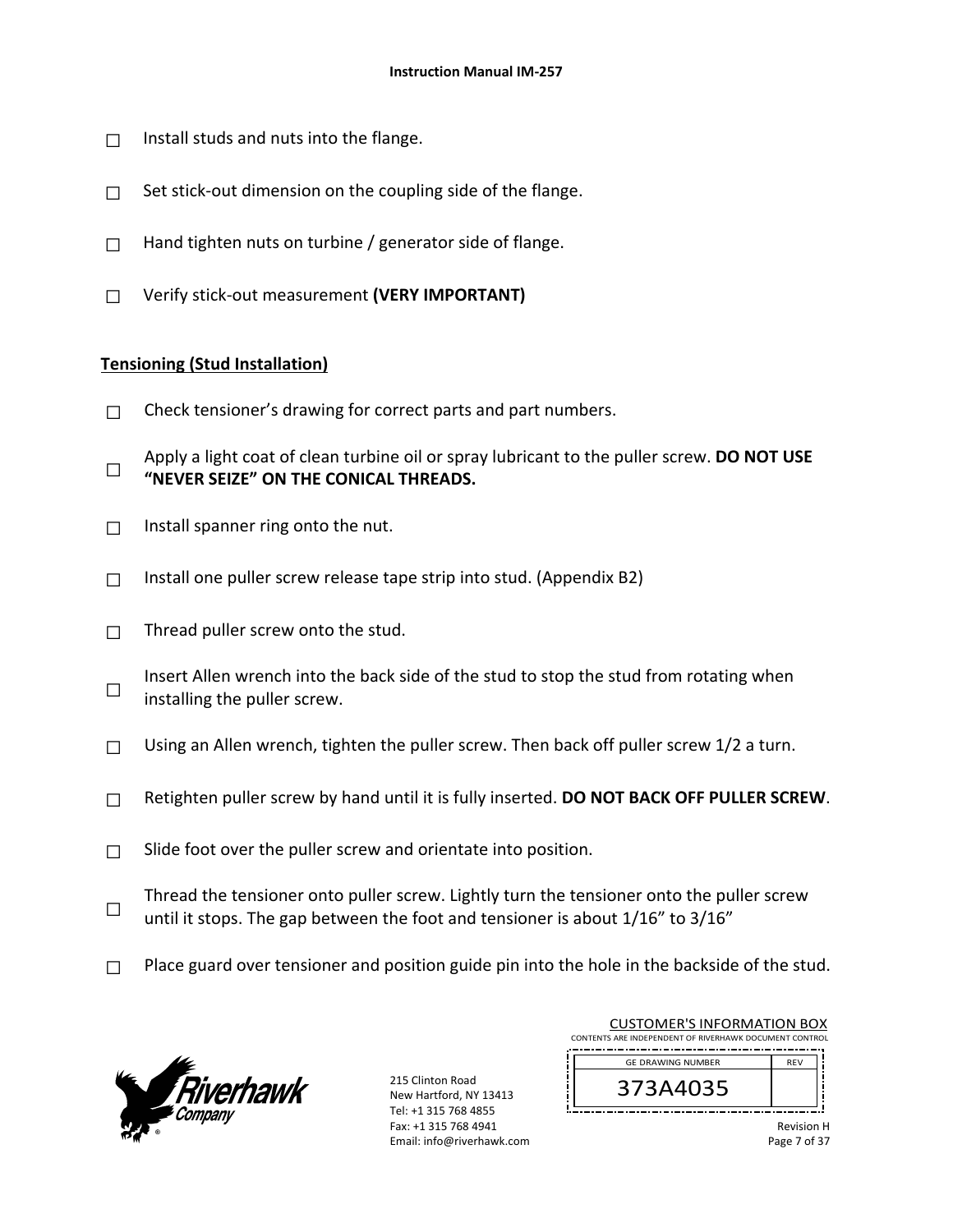- $\Box$  Tighten knurled interlock fitting by hand until it presses firmly against tensioner. (no gap)
- $\Box$  Slide and engage customer connector from rear of guard to lock tensioner into place.
- $\Box$  Tension to 50%. Consult manual for correct pressure.
- $\Box$  Use the pin wrench in the spanner ring to tighten nut.
- $\Box$  Release pressure and allow the tensioner to fully retract.
- □ Disconnect the hose from the tensioner.
- $\Box$  Loosen the knurled fitting and remove the safety guard.
- □ Unscrew the tensioner from the puller screw. Use **caution** to ensure that hands are not between the tensioner and the coupling when the tensioner becomes disengaged from the puller screw.
- $\Box$  Remove the foot.
- $\Box$  Remove the puller screw from the stud.
- $\Box$  Remove the spanner ring from the nut and move to the next stud in the pattern.
- $\Box$  Tension all studs to 50% before proceeding to final pressure.
- $\Box$  Repeat the above steps at the final pressure.
- □ Measure the final stud length and record on the stretch datasheets. Calculate the stretch and verify per section 9.2
- $\Box$  Torque the nuts' set screws per section 10



215 Clinton Road New Hartford, NY 13413 Tel: +1 315 768 4855 Fax: +1 315 768 4941 Email: info@riverhawk.com

| <b>CUSTOMER'S INFORMATION BOX</b>                      |            |  |
|--------------------------------------------------------|------------|--|
| CONTENTS ARE INDEPENDENT OF RIVERHAWK DOCUMENT CONTROL |            |  |
| <b>GE DRAWING NUMBER</b>                               | <b>RFV</b> |  |
| 373A4035                                               |            |  |

| <b>Revision H</b> |
|-------------------|
| Page 8 of 37      |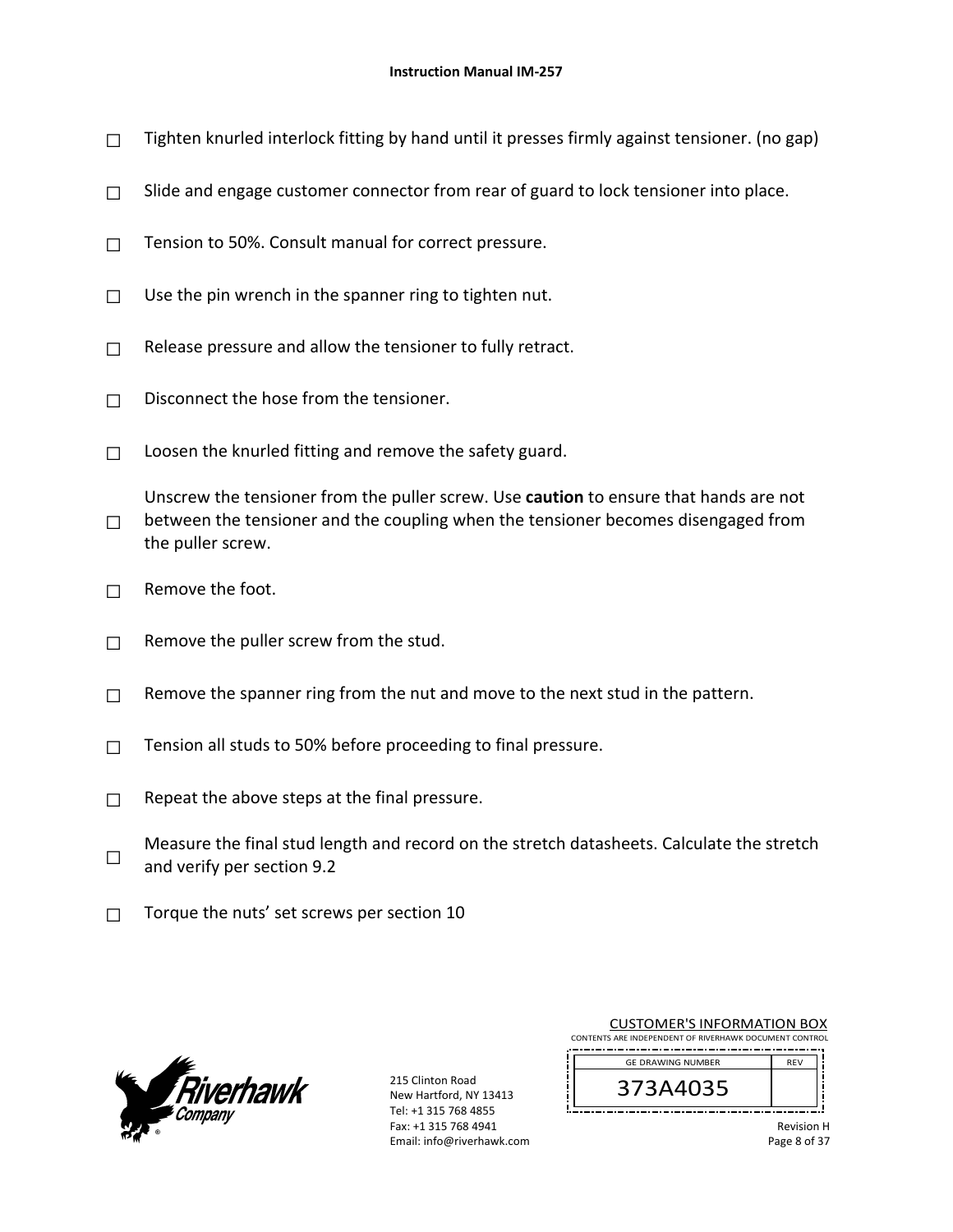#### **Detensioning (Stud Removal)**

 $\Box$  Loosen the nuts' set screws

□ Inspect and clean studs' conical threads. **Do not continue until ALL debris is removed from the threads!** Refer to instruction manual IM‐220. **Do not try to use the tensioner to remove a damaged stud!**

- □ Apply a light coat of clean turbine oil or spray lubricant to the puller screw. **DO NOT USE "NEVER SEIZE" ON THE CONICAL THREADS.**
- $\Box$  Install the spanner ring onto the nut.
- $\Box$  Thread the puller screw onto the stud.
- $\Box$  Using an Allen wrench, tighten the puller screw. Then back off the puller screw 1/2 a turn.
- □ Lightly retighten the puller screw by hand until it is fully inserted. **DO NOT BACK OFF THE PULLER SCREW.**
- $\Box$  Slide the foot over the puller screw and orientate into position.
- □ Thread the tensioner onto the puller screw. Lightly turn the tensioner onto the puller screw until it stops. The gap between the foot and tensioner is about 1/16" to 3/16".
- □ Place the safety guard over the tensioner and position the guide pin into the hole in the backside of the stud.
- □ Tighten the knurled interlock fitting by hand until it firmly presses against the tensioner. (no gap).
- □ Slide and engage the custom connector from the rear of the safety guard to lock the tensioner into place.
- $\Box$  Apply the final pressure.
- $\Box$  Loosen the nut with the spanner ring and pin wrench.



215 Clinton Road New Hartford, NY 13413 Tel: +1 315 768 4855 Fax: +1 315 768 4941 Email: info@riverhawk.com

| CUSTUMER S INFORMATION BOX                             |            |  |
|--------------------------------------------------------|------------|--|
| CONTENTS ARE INDEPENDENT OF RIVERHAWK DOCUMENT CONTROL |            |  |
| <b>GE DRAWING NUMBER</b>                               | <b>RFV</b> |  |
|                                                        |            |  |
| 373A4035                                               |            |  |

CUCTOMER'S INFORMATION BOY

| <b>Revision H</b> |
|-------------------|
| Page 9 of 37      |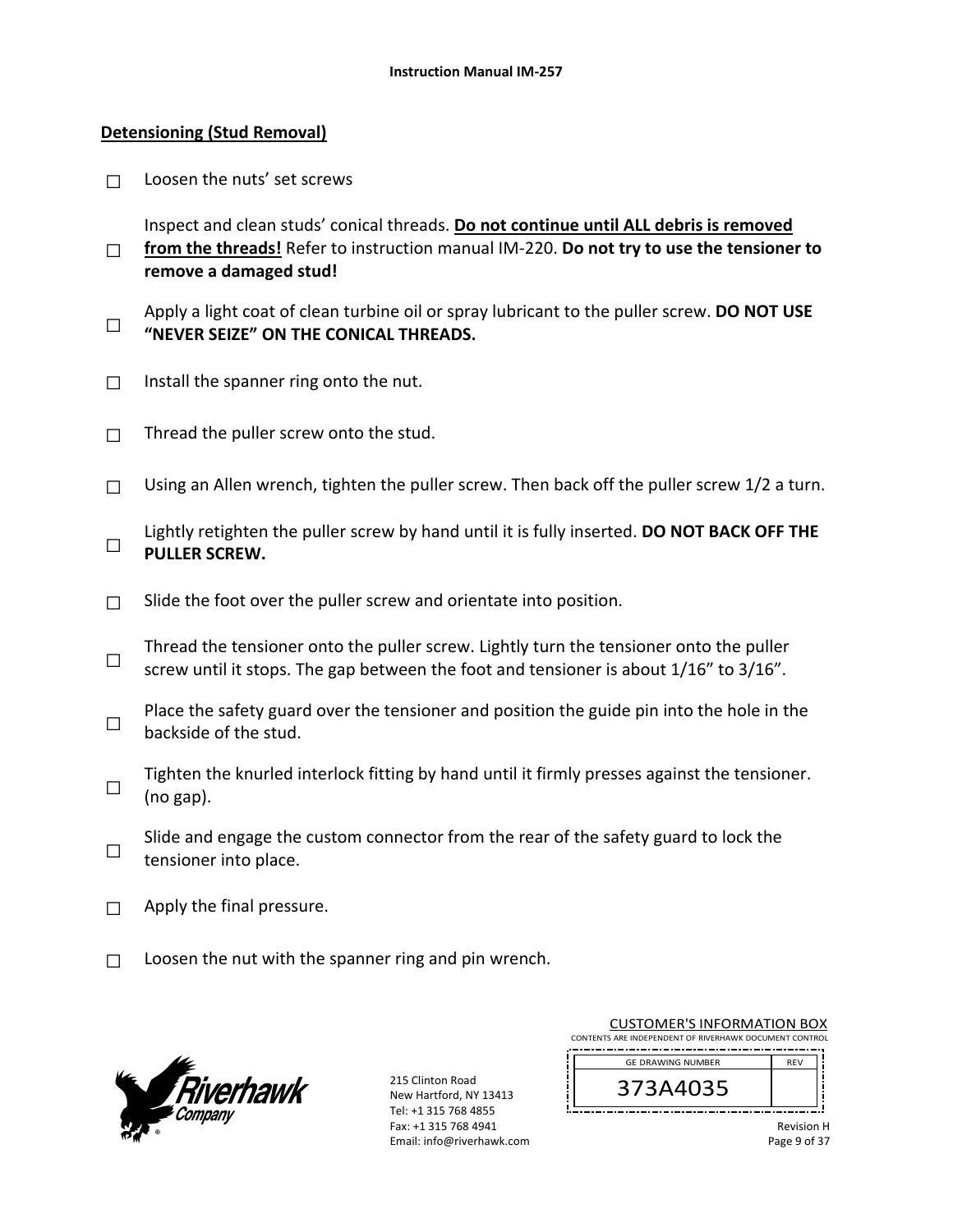- $\Box$  Release the hydraulic pressure and allow the tensioner to fully retract.
- $\Box$  Disconnect the hose from the tensioner.
- $\Box$  Loosen the knurled fitting and remove the safety guard.
- □ Unscrew the tensioner from the puller screw. Use **caution** to ensure that hands are not between the tensioner and coupling when tensioner becomes disengaged from the puller screw
- $\Box$  Remove the foot
- □ Remove the puller screw from the stud. It may be necessary to insert and an Allen wrench into the backside of the stud to remove the puller screw.
- $\Box$  Remove the spanner ring from the nut.
- $\Box$  Move to the next stud in the pattern.

#### **4.0 General Preparations**

#### **Read and understand all instructions before installing and tensioning studs**

This equipment produces very high hydraulic pressures and very high forces. Operators must exercise caution, wear safety glasses and hard hats when using this equipment.

High-pressure fluid from the Hydraulic Pressure Kit system pressurizes the tensioner which generates a stretching force that actually stretches the stud. As the stud is stretched the nut lifts off the flange. The nut is then reseated into position on the flange by turning spanner ring with the pin wrench. When the nut is tight against the flange, the pressure in the tensioner is released leaving the stud loaded to its predetermined value.

#### **4.1 Machine Preparation**

The flange to be tensioned must be fully closed prior to positioning of studs in the flanges. Turning the shafts of the turbine and the generator are not required, but may be useful. Also, it will be

ŗ



215 Clinton Road New Hartford, NY 13413 Tel: +1 315 768 4855 Fax: +1 315 768 4941 Email: info@riverhawk.com

| <b>CUSTOMER'S INFORMATION BOX</b>                      |            |  |
|--------------------------------------------------------|------------|--|
| CONTENTS ARE INDEPENDENT OF RIVERHAWK DOCUMENT CONTROL |            |  |
| <b>GE DRAWING NUMBER</b>                               | <b>RFV</b> |  |
| 373A4035                                               |            |  |
|                                                        |            |  |

| <b>Revision H</b> |  |
|-------------------|--|
| Page 10 of 37     |  |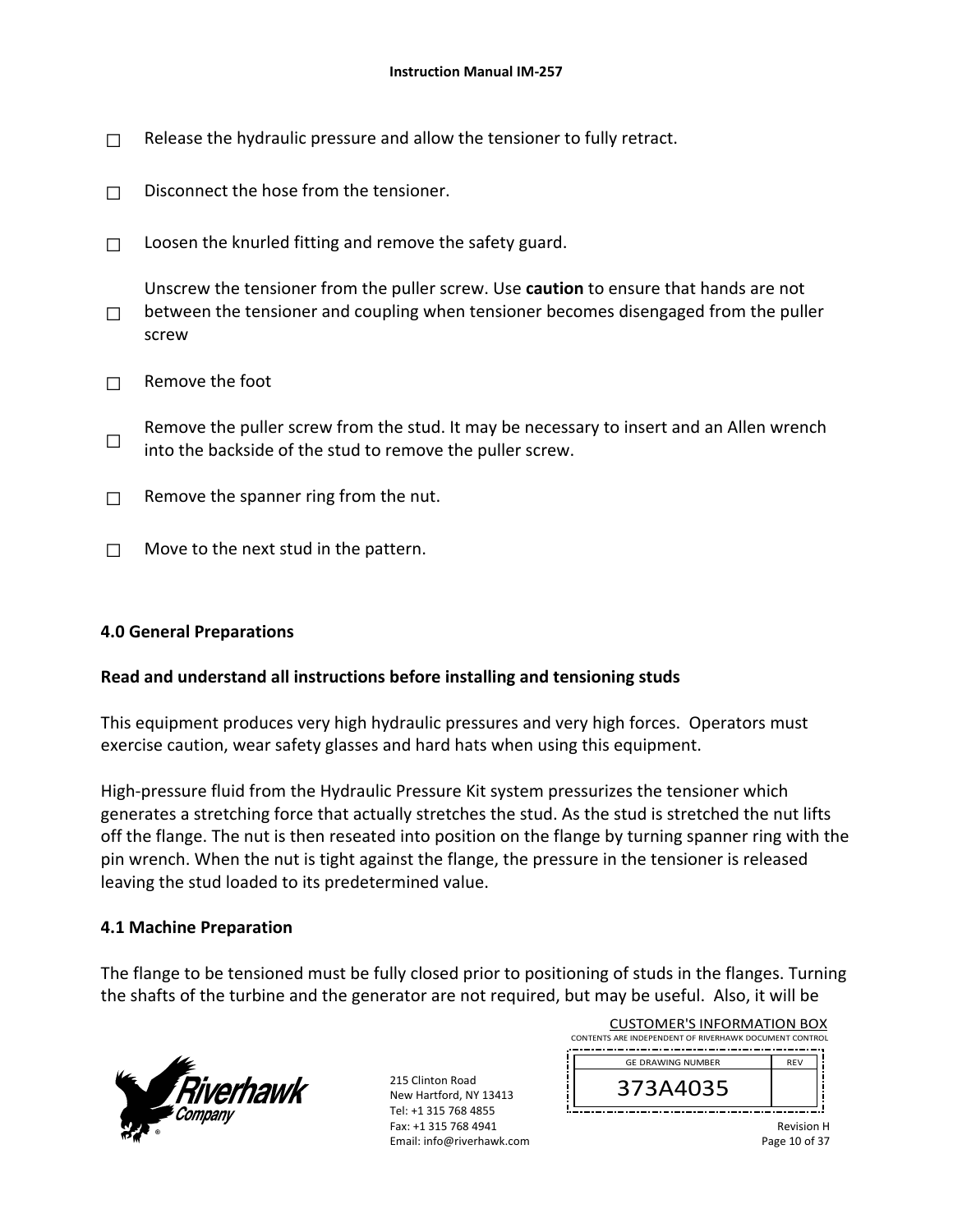advantageous to remove as many obstructions as possible from the flange area, such as speed probes, shipping plates, and conduit.

#### **4.2 Hardware – Balance**

Hardware is supplied as weight balanced sets. Studs and Nuts are interchangeable within a set. Do not mix stud and nuts from multiple sets.

Save the weight certification that is supplied with each set. It will be needed for the purchase of replacement hardware

#### **4.3 Tensioner – Care and Handling**

When not in use, the tensioner shall be maintained in a clean environment with all caps and plugs for hydraulic openings and fittings in place.

Use ISO 32 grade oil.

When in use, the tensioner shall be protected from sand and grit.

#### **4.4 Hand Tools**

Several hand wrenches and micrometers may be required to perform installation and measurement of the studs:

5/8" wrench A set of Allen Wrenches 3' – 4' Breaker Bar 9" to 10" micrometer or caliper 10" to 11" micrometer or caliper

#### **4.5 Special Tools**

Hydraulic Tensioner Kit: 
HT-5222 Hydraulic Tensioner (for counterbore flanges) (reference GE 269B8697)



215 Clinton Road New Hartford, NY 13413 Tel: +1 315 768 4855 Fax: +1 315 768 4941 Email: info@riverhawk.com

CUSTOMER'S INFORMATION BOX CONTENTS ARE INDEPENDENT OF RIVERHAWK DOCUMENT CONTROL

| <b>GE DRAWING NUMBER</b> | <b>RFV</b> |
|--------------------------|------------|
| J                        |            |

Revision H Page 11 of 37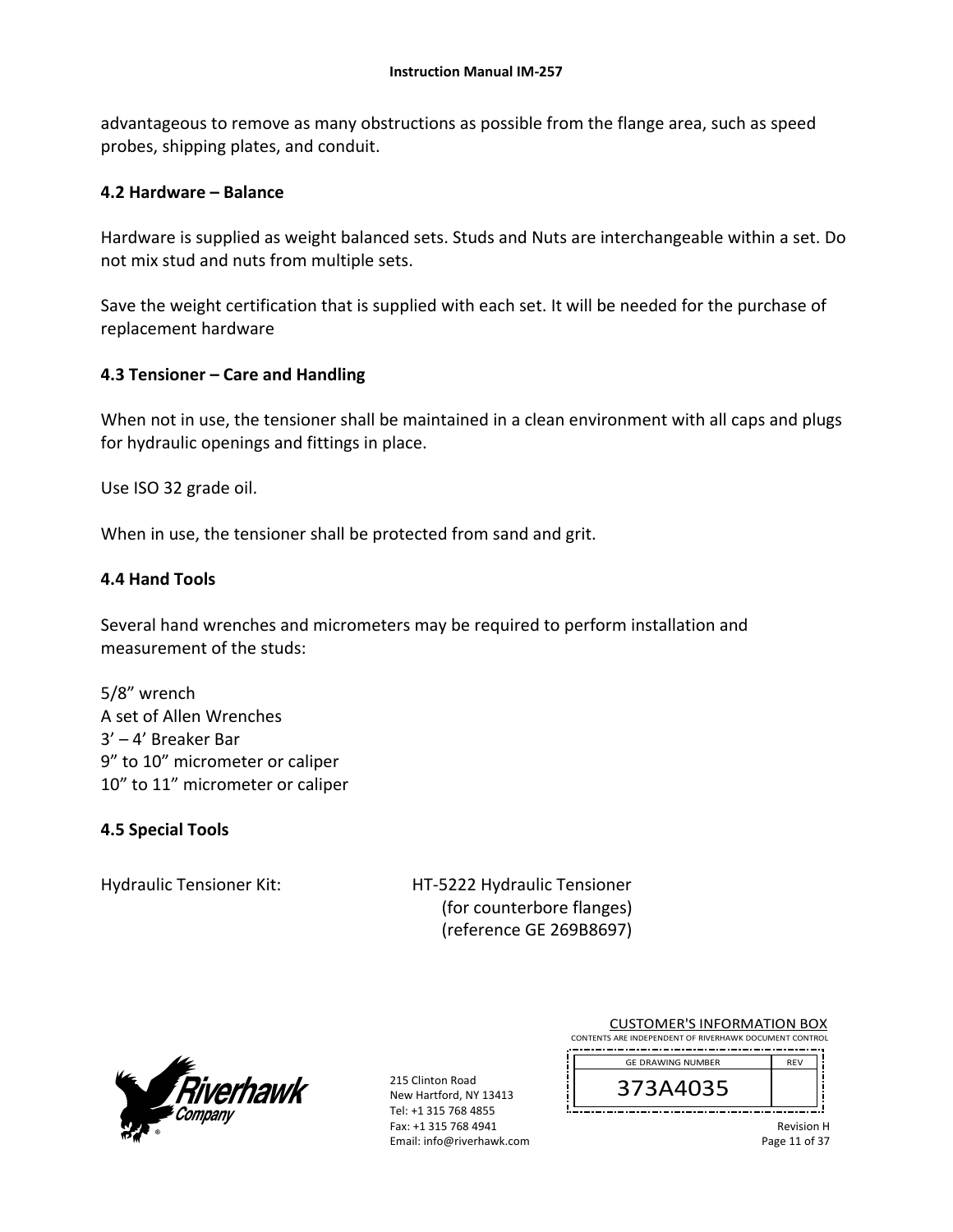HT‐7591 Hydraulic Tensioner (for counterbore flanges)

Hydraulic Pump Kit: 
and AP-0532 Air-Operated Hydraulic Pump (recommended) (reference GE 359B2502)

> MP‐0130 Manual Hand‐Operated Hydraulic Pump (reference GE 359B2506)

#### **5.0 Preparation of Hardware**

#### **5.1 Nut Preparation**



**Sample Picture of a Riverhawk Locknut** 

If there is any visible damage on a nut, do not use the nut and contact the Riverhawk Company for a replacement nut. Please be prepared to supply the turbine number, weight certification, and digital photographs for evaluation.

## **5.1.1 Nut Cleaning ‐ New Installations**

For new installations, the nuts should come sealed from the factory and will need no cleaning.



215 Clinton Road New Hartford, NY 13413 Tel: +1 315 768 4855 Fax: +1 315 768 4941 Email: info@riverhawk.com

| <b>CUSTOMER'S INFORMATION BOX</b>                      |            |  |
|--------------------------------------------------------|------------|--|
| CONTENTS ARE INDEPENDENT OF RIVERHAWK DOCUMENT CONTROL |            |  |
|                                                        | <b>REV</b> |  |
| <b>GE DRAWING NUMBER</b>                               |            |  |
| 373A4035                                               |            |  |

Revision H Page 12 of 37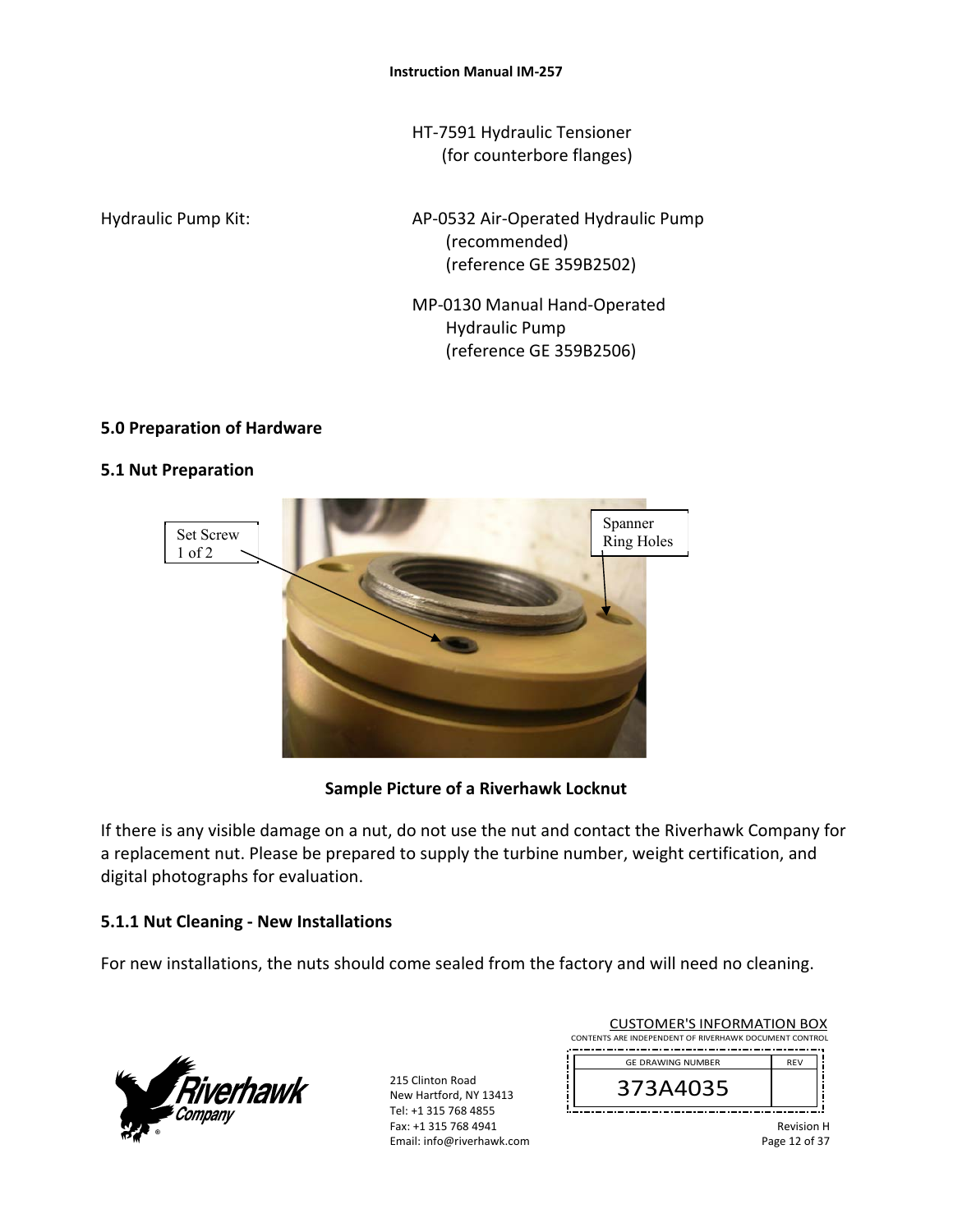#### **5.1.2 Nut Cleaning ‐ Old Installations**

Previously installed nuts require cleaning as follows: Wire brush using a petroleum based solvent to remove any foreign material on the external surfaces and threads.

#### **5.1.3 Nut Cleaning ‐ Very Old Installations**

Obsolete hardware sets employed a thread‐locking compound which is visible as a grayish‐green residue.

Riverhawk Company strongly recommends replacing this type with the current nut that has a re‐ useable mechanical locking feature.

Special instructions are available from Riverhawk if it has been decided to continue to use the obsolete hardware.

#### **5.2 Stud Preparation**

Check the stud for any visible damage. If there is any visible damage, do not use the stud and contact the Riverhawk Company for a replacement stud. Please be prepared to supply the turbine number, weight certification, and digital photographs for evaluation.

The conical threads of each stud must be clean before installation or removal. This ensures the proper seating of the puller screw.

#### **5.2.1 Stud Cleaning ‐ New Installations**

For new installations, the studs should come sealed from the factory and will need no cleaning.

#### **5.2.2 Stud Cleaning ‐ Old Installations**

Previously installed studs will require cleaning. Clean conical threads should have a bright and shiny appearance.

#### **Notice:**

Failure to properly clean the studs could result in improper mating of threads. Personal injury and equipment damage can occur if the puller screw is not securely engaged with the tapered thread of the stud.

í



215 Clinton Road New Hartford, NY 13413 Tel: +1 315 768 4855 Fax: +1 315 768 4941 Email: info@riverhawk.com

| <b>CUSTOMER'S INFORMATION BOX</b> |                                                        |            |  |
|-----------------------------------|--------------------------------------------------------|------------|--|
|                                   | CONTENTS ARE INDEPENDENT OF RIVERHAWK DOCUMENT CONTROL |            |  |
|                                   | <b>GE DRAWING NUMBER</b>                               | <b>RFV</b> |  |
|                                   | 373A4035                                               |            |  |

Revision H Page 13 of 37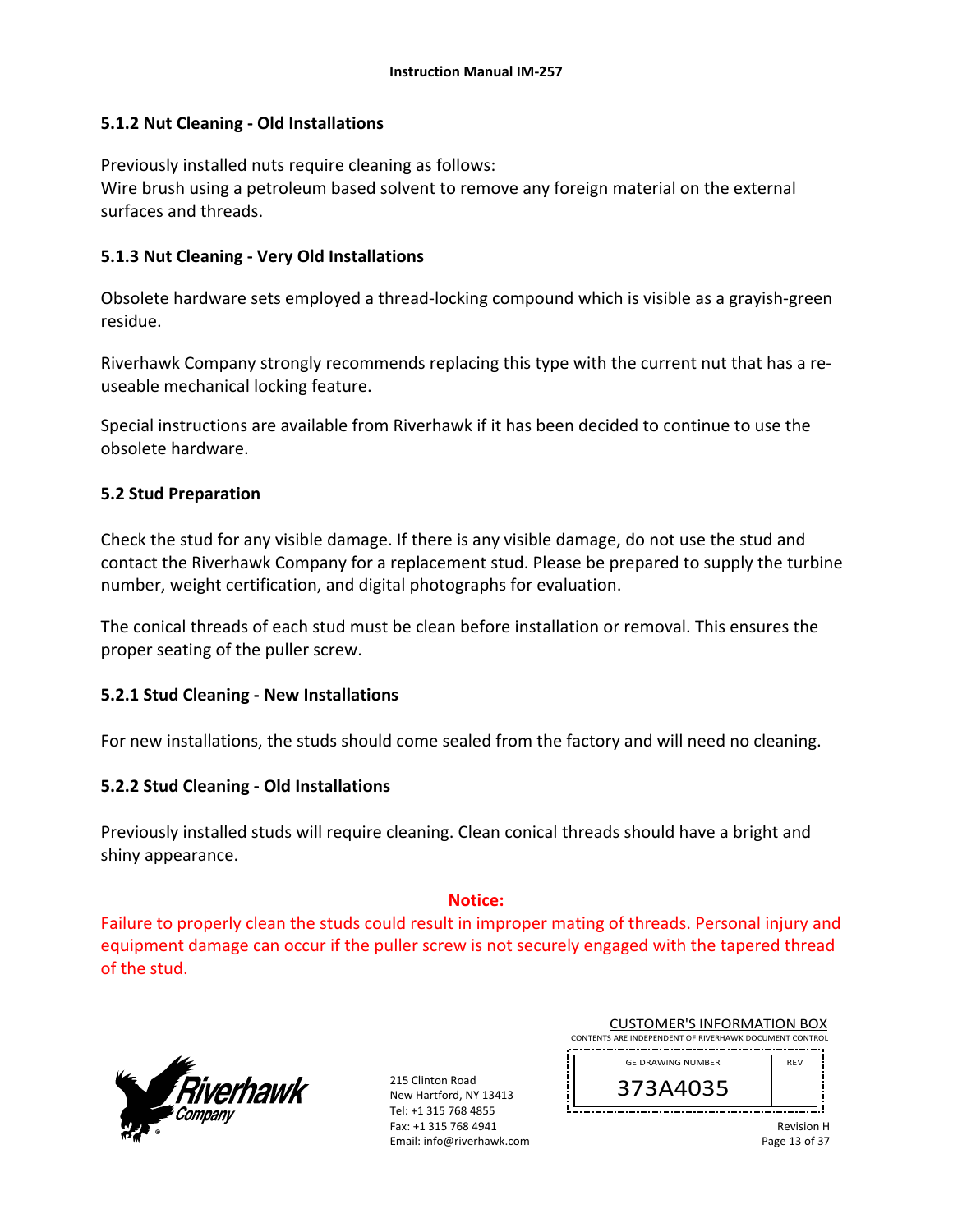If cleaning is required, follow these steps:

- 1. Blow out the threads with compressed air to remove loose debris and dry conical threads. Reference instruction manual IM‐220 for more detailed instructions. Do not apply a solvent or other cleaning solution to the threads as this may chemically attack the stud.
- 2. Use Stud Cleaning Kit, GT-4253 or a similar 1" diameter Brass power brush.



Picture of Brass Power Brush

- 3. Insert the brush into an electric drill and set drill to run in a counterclockwise direction at high speed.
- 4. Work the drill in a circular motion while moving the brush in and out to clean all of the threads. Try not to hold the brush in one place too long, so as not to remove the stud's protective coating.
- 5. Blow out the threads with compressed air to remove loosened debris.
- 6. Visually inspect threads for cleanliness. Threads should be bright and shiny.
- 7. Repeat if any dirt can be seen in the threads.
- 8. Inspect threads for any damage that may have been caused by previous installation.

#### **Do not apply thread lubricants to the threads.**

Finish the cleaning process by rinsing in a volatile solvent such as acetone and allow to dry.

#### **5.2.3 Very Old Installations**

Obsolete hardware sets employed a thread‐locking compound which is visible as a grayish‐green residue.

Riverhawk Company strongly recommends replacing this type with the current hardware that has a re‐useable mechanical locking feature.



215 Clinton Road New Hartford, NY 13413 Tel: +1 315 768 4855 Fax: +1 315 768 4941 Email: info@riverhawk.com

| CUSTUIVIER STINFURIVIATION BUA                         |            |  |
|--------------------------------------------------------|------------|--|
| CONTENTS ARE INDEPENDENT OF RIVERHAWK DOCUMENT CONTROL |            |  |
| <b>GE DRAWING NUMBER</b>                               | <b>RFV</b> |  |
| 373A4035                                               |            |  |

CUCTOMER'S INFORMATION BOY

Revision H Page 14 of 37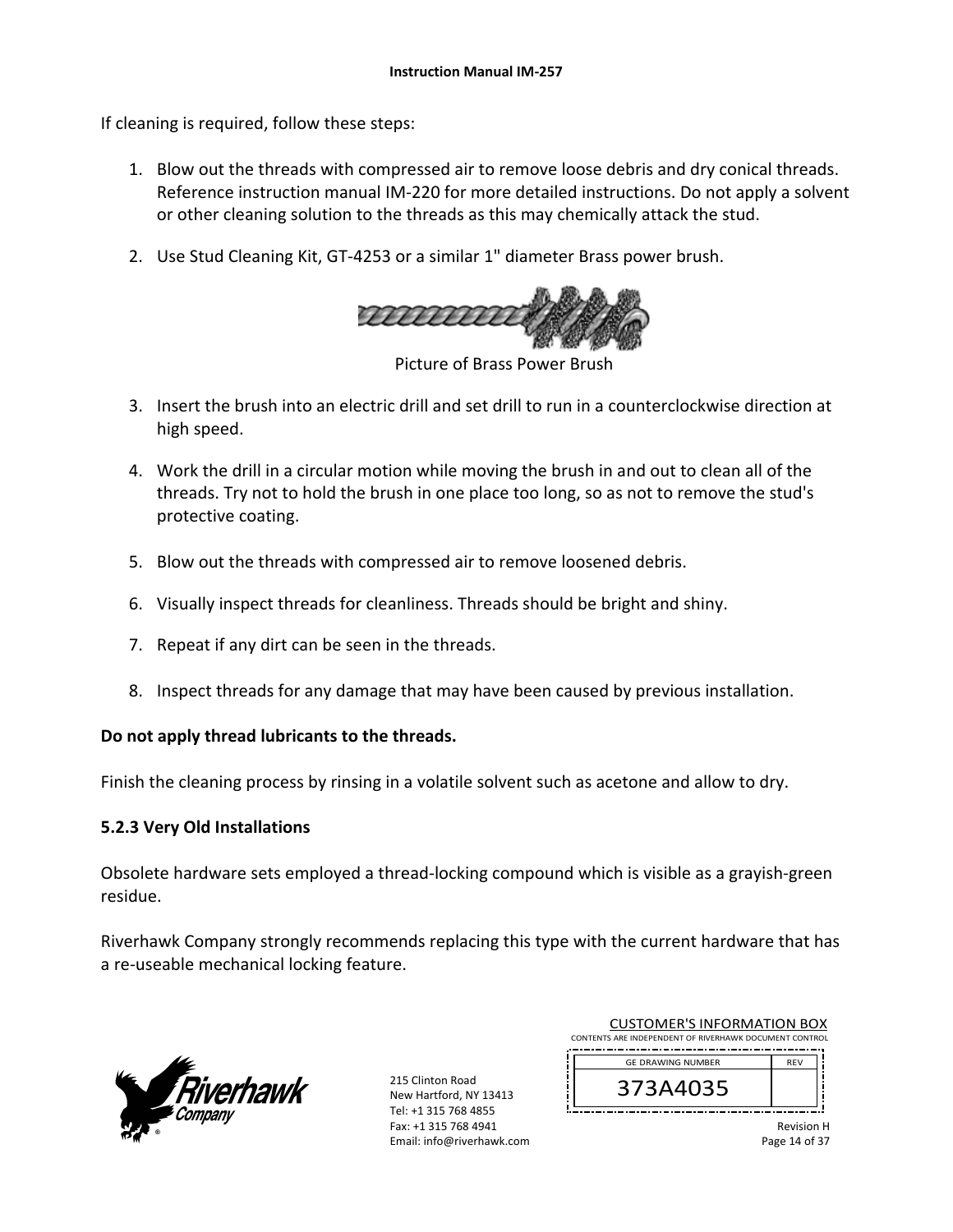Special instructions are available from Riverhawk if it has been decided to continue to use the obsolete hardware.

#### **5.3 Stud Length Measurement**

Measure and record the initial lengths of the studs on the supplied stretch datasheet in Appendix C of this manual.

The following recommendations will improve your results.

- Plan to start and finish any flange in the same day.
- Studs and flange must be at the same temperature.
- Keep the measuring instruments out of the sunlight.
- Number each stud with a marker for later stretch measurement tracking.
- Mark the location of measurement on stud end with a permanent marker.
- The same person should make all measurements.
- Measure each stud to nearest 0.001 inch (.01 mm).
- Record each measurement on the stretch record sheets in this manual's appendix.

#### **6.0 Stud and Nut Assembly**

Refer to Hardware Set Part Number drawing listed in Section 2.0 of this manual. If you don't have a hardware set drawing, it can be found in the GE drawing system or contact Riverhawk Company.

Assemble the nut to the conical tensioning thread end (front side) of the stud.

Slide the assembly into the flange from the coupling side as shown in Figures 1 & 2 then install the other nut on the backside.

Ensure that backside's nut orientation is correct with thread locking screws facing outward of the flange.

The nuts are the same on the Turbine end (2.25"). The nuts are different on the Generator end (2.75"); the shorter nut goes on the back side or the side closest to the Generator.



215 Clinton Road New Hartford, NY 13413 Tel: +1 315 768 4855 Fax: +1 315 768 4941 Email: info@riverhawk.com

| <b>CUSTOMER'S INFORMATION BOX</b>                      |            |  |  |  |
|--------------------------------------------------------|------------|--|--|--|
| CONTENTS ARE INDEPENDENT OF RIVERHAWK DOCUMENT CONTROL |            |  |  |  |
| <b>GE DRAWING NUMBER</b>                               | <b>RFV</b> |  |  |  |
| 373A4035                                               |            |  |  |  |

Revision H Page 15 of 37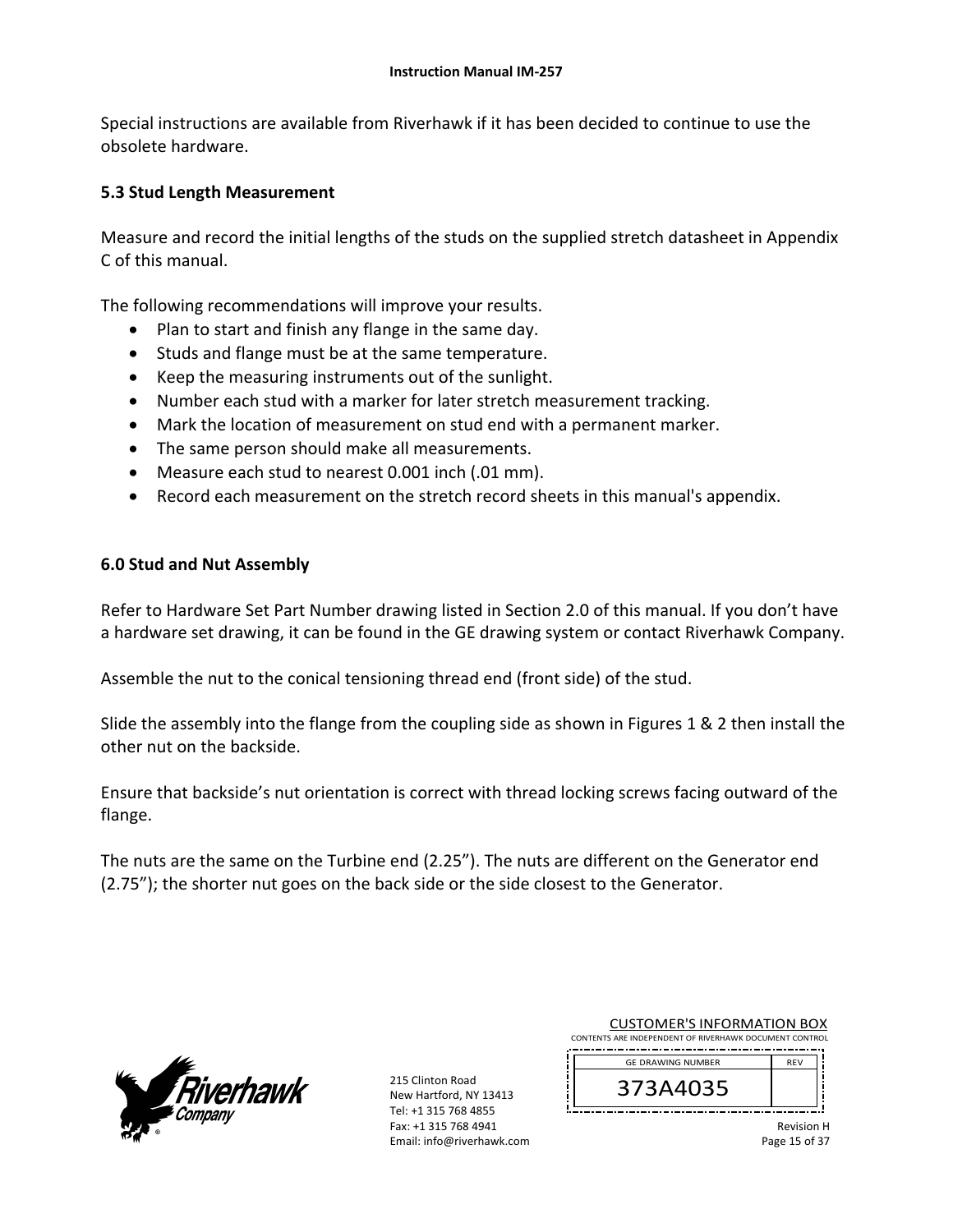

**Figure 2 – Cutaway View of Generator Flange and Coupling Flange Bolted Joint** 

Adjust the front side stud/nut assembly so that the stud sticks out from the face of the nut the amount shown on the hardware set drawing. If you don't have a hardware set drawing, it can be found in the GE drawing system or contact Riverhawk Company. (See section 2**)** 



215 Clinton Road New Hartford, NY 13413 Tel: +1 315 768 4855 Fax: +1 315 768 4941 Email: info@riverhawk.com

| <b>CUSTOMER'S INFORMATION BOX</b>                      |  |  |  |  |
|--------------------------------------------------------|--|--|--|--|
| CONTENTS ARE INDEPENDENT OF RIVERHAWK DOCUMENT CONTROL |  |  |  |  |
| <b>GE DRAWING NUMBER</b><br><b>RFV</b>                 |  |  |  |  |
| 373A4035                                               |  |  |  |  |
|                                                        |  |  |  |  |

Revision H Page 16 of 37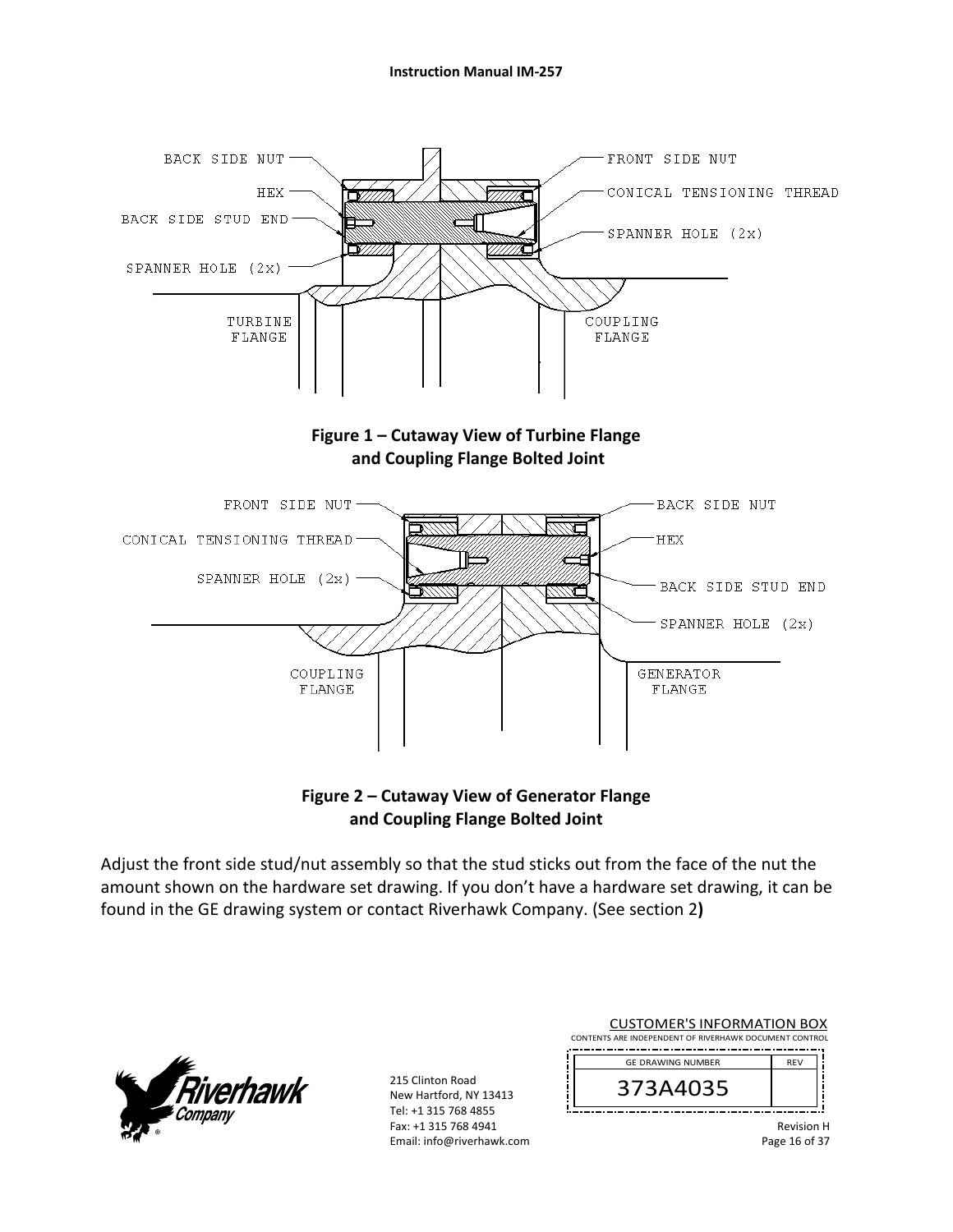# **SETTING THE STICK‐OUT LENGTH IS CRITICAL FOR THE HYDRAULIC TENSIONER TO WORK CORRECTLY. THE STICK‐OUT LENGTH IS ALWAYS SET FROM THE COUPLING SIDE OF THE FLANGE.**

The stick‐out length can be checked three different ways.



 **Stick‐Out Gage Drop Gage** 



**Digital Calipers** 

## **Sample Pictures of a Stick‐Out Measurement**

**Hand tighten the assembly to a snug fit.** See Figures 1 & 2 for a view of the assembly of studs and nuts in the flange prior to tensioning.



215 Clinton Road New Hartford, NY 13413 Tel: +1 315 768 4855 Fax: +1 315 768 4941 Email: info@riverhawk.com

| <b>CUSTOMER'S INFORMATION BOX</b>                      |            |  |  |
|--------------------------------------------------------|------------|--|--|
| CONTENTS ARE INDEPENDENT OF RIVERHAWK DOCUMENT CONTROL |            |  |  |
|                                                        |            |  |  |
| <b>GE DRAWING NUMBER</b>                               | <b>RFV</b> |  |  |
| 373A4035                                               |            |  |  |

Revision H Page 17 of 37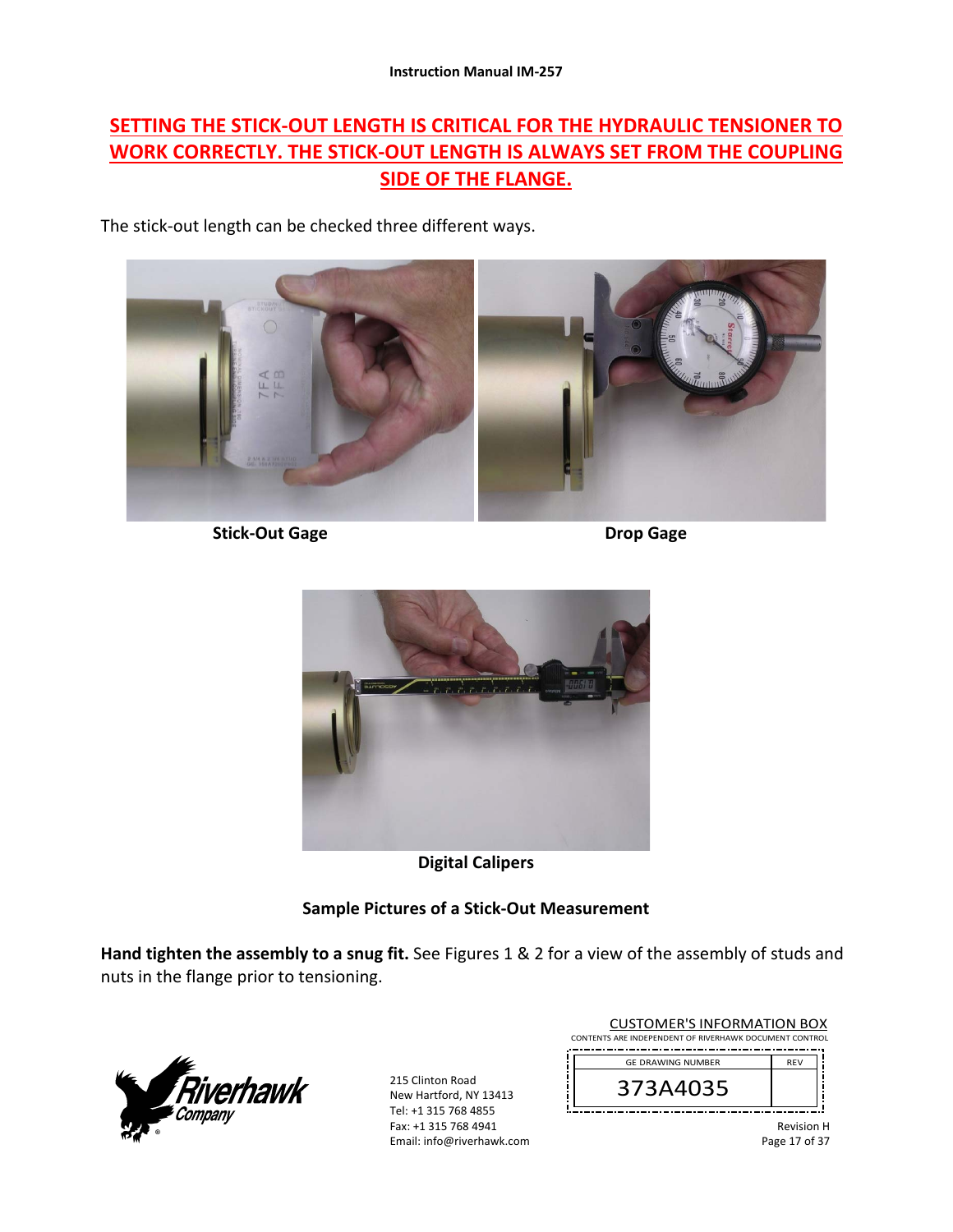**7.0 Hydraulic Equipment Preparations** 

**7.1 Hydraulic Equipment Inspection** 

**7.1.1 Hydraulic Tensioner Inspection** 

#### **CAUTION**

**Riverhawk recommends that the tensioner be returned to Riverhawk for periodic inspections. Replacement of obsolete tensioners is recommended. Functional upgrades are also recommended. The Riverhawk Service Returns Coordinator should be notified 3‐6 months prior to a planned outage to schedule an inspection service.** 

This tensioner does not require the air to be removed (or bled) from its hydraulics. This has been done at the factory.

#### **WARNING**

**To avoid failure, ensure safety, and proper operation, the tensioner assembly must be installed on a stud in the flange before pressurizing the tensioner. Do not use the tensioner at any pressure unless the tool is installed on a stud in a flange.** 

Clean puller screw and check for any debris and dents.

Inspect the tensioner guard for any signs of damage including cracked welds. Any guards modified in the field should be replaced. Bent guards should be replaced. If the guard has rubber parts, they should be in good condition. Any missing rubber parts needed to be replaced.

Inspect the outside of the tensioner for discoloration patterns that may indicate submersion and internal damage.

Perform an inventory of the loose equipment supplied with the tensioner. An inventory list is provided on the tensioner's technical drawing (Riverhawk HT‐xxxx listed in section 2.0 and 4.5). Replacement parts are available from Riverhawk.

## **7.1.1.1 Hydraulic Tensioner's Burst Disc Replacement**

The hydraulic tensioner's burst disc is a key element in the overall safe use of the hydraulic tensioner. The burst disc's location is shown on the tensioner's technical drawing (Riverhawk HT‐ xxxx listed in section 2.0 and 4.5).



215 Clinton Road New Hartford, NY 13413 Tel: +1 315 768 4855 Fax: +1 315 768 4941 Email: info@riverhawk.com

| <b>CUSTOMER'S INFORMATION BOX</b>                      |            |  |  |  |
|--------------------------------------------------------|------------|--|--|--|
| CONTENTS ARE INDEPENDENT OF RIVERHAWK DOCUMENT CONTROL |            |  |  |  |
|                                                        |            |  |  |  |
| <b>GE DRAWING NUMBER</b>                               | <b>RFV</b> |  |  |  |
| 373A4035                                               |            |  |  |  |

Revision H Page 18 of 37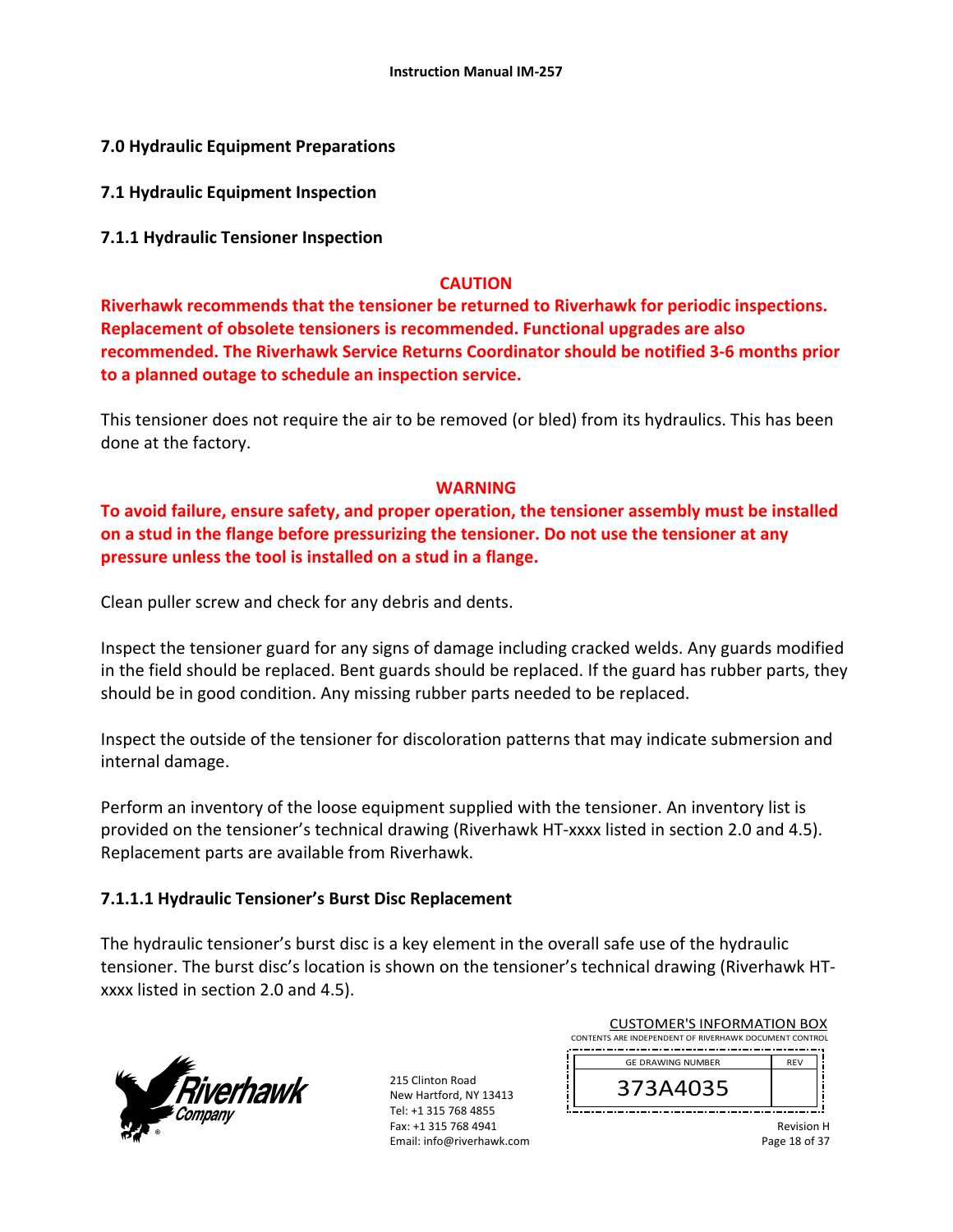Burst disc replacement instructions are shown in Appendix B3 or refer to Riverhawk Instruction Manual IM‐363 (GE VENDOC 373A4077) for more information.

#### **Warning**

**A damaged burst disc must be replaced with a burst disc of the same design and pressure rating. Do not substitute a damaged burst disc with a different disc type, a different pressure rating, or a foreign object.**

#### **7.1.2 Hydraulic Pump Kit Inspection**

Refer to the Hydraulic Pump Kit Instruction Manual, IM‐293 (GE VENDOC 373A4058). The latest revision may be obtained by contacting Riverhawk Company or thru www.riverhawk.com.

#### **7.1.3 Hydraulic Hose Inspection**

Check the hydraulic hose for any damage including bent hose ends and split outer lining. If any damaged is found, replace the hose immediately by contacting the Riverhawk Company.

#### **7.2 Hydraulic Fittings**

Information on the correct assembly of the hydraulic pump's and hydraulic hose's hydraulic fittings can be found in Appendix B1.

#### **7.3 Bleeding Hydraulic System**

Bleeding of the hydraulic system is not necessary with this tensioner design.

#### **8.0 Assembly of Tensioner on Stud**

This tensioner kit is most readily identified by the safety ORANGE cages (guard assembly) they employ.

#### **NOTICE**

As of summer 2011, this manual is to be used in relation to the interlocking style tensioner. This new tensioner can be identified buy its **ORANGE** safety guard. Note: yellow guarded tensioner requires the use of different set of instructions, consult Riverhawk for assistance.



215 Clinton Road New Hartford, NY 13413 Tel: +1 315 768 4855 Fax: +1 315 768 4941 Email: info@riverhawk.com

| <b>CUSTOMER'S INFORMATION BOX</b>                      |            |  |  |
|--------------------------------------------------------|------------|--|--|
| CONTENTS ARE INDEPENDENT OF RIVERHAWK DOCUMENT CONTROL |            |  |  |
| <b>GE DRAWING NUMBER</b>                               | <b>RFV</b> |  |  |
| 373A4035                                               |            |  |  |

Revision H Page 19 of 37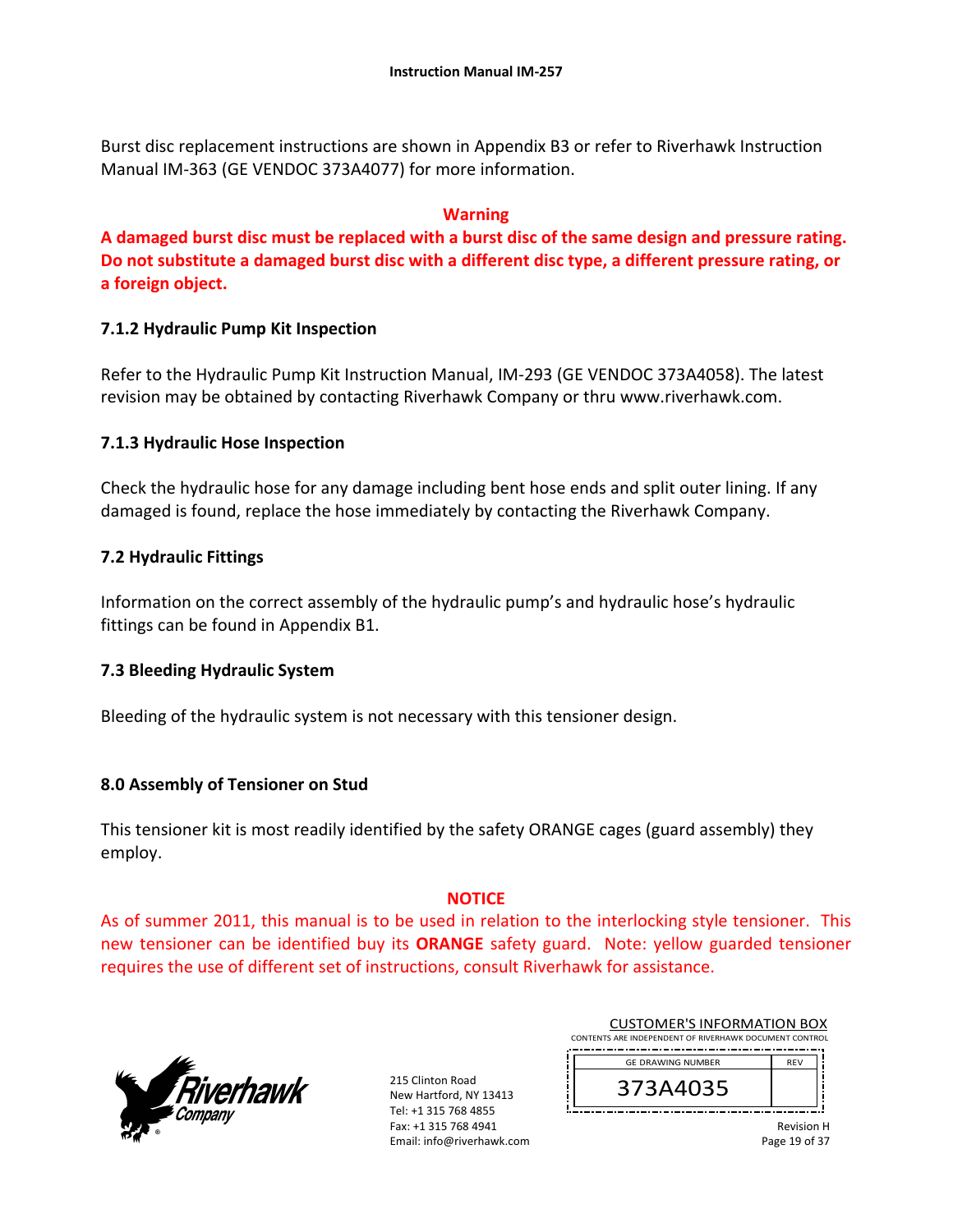All tensioning will be performed from the conical tensioning thread end of the stud with orientation of the stud to the flange as shown in Figures 1 & 2.

## **8.1 Assembly of Tensioner Kit with ORANGE Safety Guard**

Refer to Tensioner drawing and Figure 4 for tensioner to flange mounting. Assembly sequence is as follows:

- 1. Carefully check the cleanliness of both the stud's and the puller screw's conical threads.
- 2. Ensure stud length measurement is documented.
- 3. Verify stick out length of stud to nut.
- 4. Apply a light coat of clean turbine oil or a spray lubricant to the puller screw. Do not use "Never Seize" on the conical threads.
- 5. Place the spanner ring onto the nut
- 6. Install one puller screw release tape strip into end of stud. (Appendix B2)
- 7. Insert the puller screw into the tapered thread of the stud and hand tighten. Be sure not to cross‐thread the assembly
- 8. Using an Allen wrench tighten puller screw, then back off puller screw 1/2 a turn.
- 9. Retighten puller screw by hand until it is fully inserted. **DO NOT BACK OFF PULLER SCREW**.
- 10. Place the foot over puller screw, orientate into position.
- 11. Thread tensioner onto puller screw. Note: Internal stop in tensioner will result in gap with foot. **DO NOT TIGHTEN TENSIONER AGAINST FOOT. (GAP SHOULD BE 1/16" to 3/16")**
- 12. Place guard over tensioner and position guide pin into hex end of stud.
- 13. Tighten knurled interlock fitting by hand until it firmly presses against tensioner. (no gap)
- 14. Activate custom connector from rear of guard by pushing on the center with your thumb and pulling the tabs with your fore finger and middle finger. Push the assembly forward until it locks onto the tensioner. Release fingers from tabs and then remove thumb. Ensure connection is firmly engaged or else the tensioner will not be connected to pump.



215 Clinton Road New Hartford, NY 13413 Tel: +1 315 768 4855 Fax: +1 315 768 4941 Email: info@riverhawk.com

|                                                        | <b>CUSTOMER'S INFORMATION BOX</b>      |  |  |  |  |
|--------------------------------------------------------|----------------------------------------|--|--|--|--|
| CONTENTS ARE INDEPENDENT OF RIVERHAWK DOCUMENT CONTROL |                                        |  |  |  |  |
|                                                        | <b>GE DRAWING NUMBER</b><br><b>RFV</b> |  |  |  |  |
|                                                        | 373A4035                               |  |  |  |  |
|                                                        |                                        |  |  |  |  |

Revision H Page 20 of 37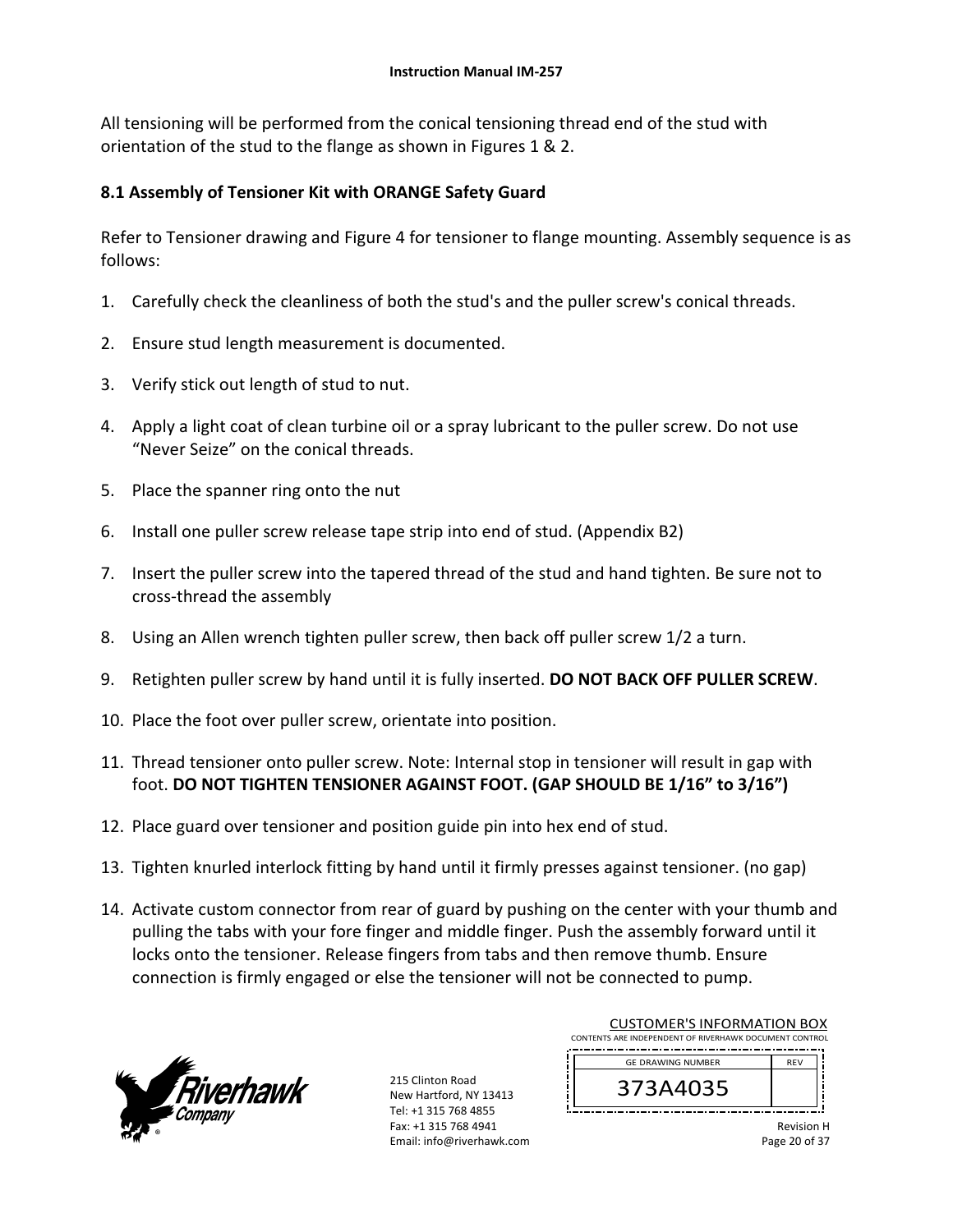#### **Instruction Manual IM‐257**



**Figure 3 – Activation of the custom connector** 



**Figure 4 – Cutaway View of Tensioner Installed on Flange** 

#### **CAUTION**

Personal injury and equipment damage can occur if the puller screw is not securely engaged with the conical threads of the stud. Proper engagement is achieved when the puller screw is tight in the stud and is not cross‐threaded into the conical thread.



215 Clinton Road New Hartford, NY 13413 Tel: +1 315 768 4855 Fax: +1 315 768 4941 Email: info@riverhawk.com

| <b>CUSTOMER'S INFORMATION BOX</b>                      |  |  |  |
|--------------------------------------------------------|--|--|--|
| CONTENTS ARE INDEPENDENT OF RIVERHAWK DOCUMENT CONTROL |  |  |  |
| <b>REV</b><br><b>GE DRAWING NUMBER</b>                 |  |  |  |

| <b>GE DRAWING NUMBER</b> | <b>RFV</b> |
|--------------------------|------------|
| 373A4035                 |            |

Revision H Page 21 of 37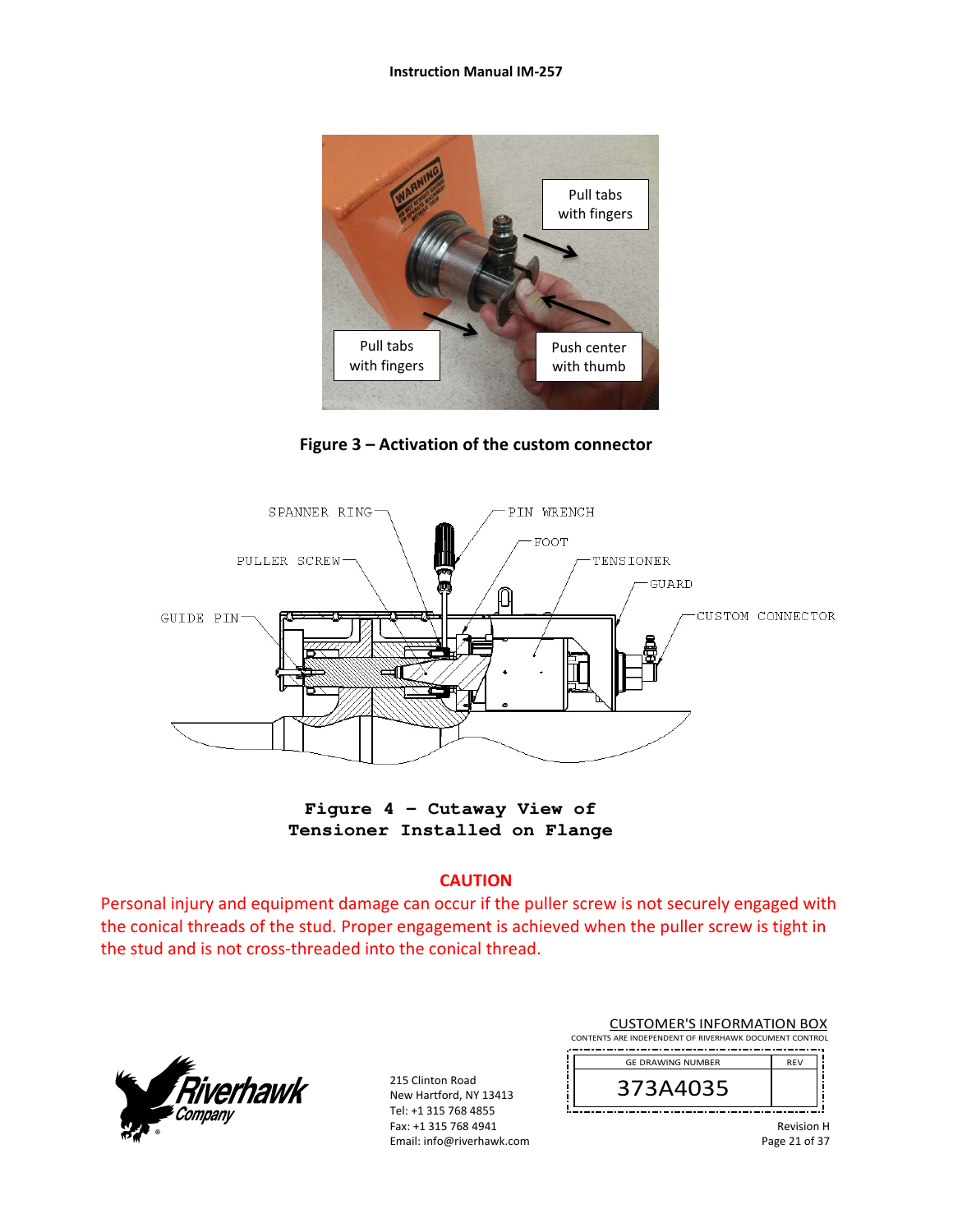#### **8.2 Removing Air from the Hydraulic System (Bleeding the air)**

Removing the air from the tensioner's and pump's hydraulics is not required. This has been done at the Riverhawk factory.

#### **9.0 Stud Pulling and Tensioning**

The studs will be tensioned in two steps, at 50% pressure and at final pressure. Follow the tensioning sequence for each flange joint as defined on the data sheets found at the end of this manual**.** 

**Note:** Before threading the puller screw into the stud, carefully check the cleanliness of both the stud's and the puller screw's conical threads. Apply a light coat of clean turbine oil or a spray lubricant to the puller screw. Do not use "Never Seize" on the conical threads. This procedure will ease assembly and assure positive mating of the threads before tightening.

#### **WARNING**

The safety guard MUST be in place and hands kept out of designated areas at all times when the tensioner is pressurized otherwise personal injury can occur.

#### **9.1 Tensioning at 50% pressure**

After the tensioner is properly installed apply hydraulic pressure to the tool. Bring the pressure to the 50% level in accordance with the following table.

| <b>Flange Position</b>       | <b>Stud Size</b> | 50% Pressure | 50% Stretch    |
|------------------------------|------------------|--------------|----------------|
| Turbine to Coupling          | $2 - 1/4"$       | 9000 psi     | Do not measure |
|                              | $[58$ mm]        | [620 bar]    | Do not use     |
| <b>Coupling to Generator</b> | $2 - 3/4"$       | 10000 psi    | Do not measure |
|                              | $[71$ mm]        | [690 bar]    | Do not use     |

## **9.1.1 Tightening of Nuts**

Tighten the cylindrical nuts hand tight using the pin wrench and spanner ring, as depicted in Figure 4. Turn the nut until it bottoms on the flange. Then apply torque to turn the nut an additional 10 degrees. This will aid in achieving the desired stretch.



215 Clinton Road New Hartford, NY 13413 Tel: +1 315 768 4855 Fax: +1 315 768 4941 Email: info@riverhawk.com

|                                                        | <b>CUSTOMER'S INFORMATION BOX</b>      |  |  |  |  |
|--------------------------------------------------------|----------------------------------------|--|--|--|--|
| CONTENTS ARE INDEPENDENT OF RIVERHAWK DOCUMENT CONTROL |                                        |  |  |  |  |
|                                                        | <b>GE DRAWING NUMBER</b><br><b>RFV</b> |  |  |  |  |
|                                                        |                                        |  |  |  |  |
|                                                        | 373A4035                               |  |  |  |  |
|                                                        |                                        |  |  |  |  |
|                                                        |                                        |  |  |  |  |

Revision H Page 22 of 37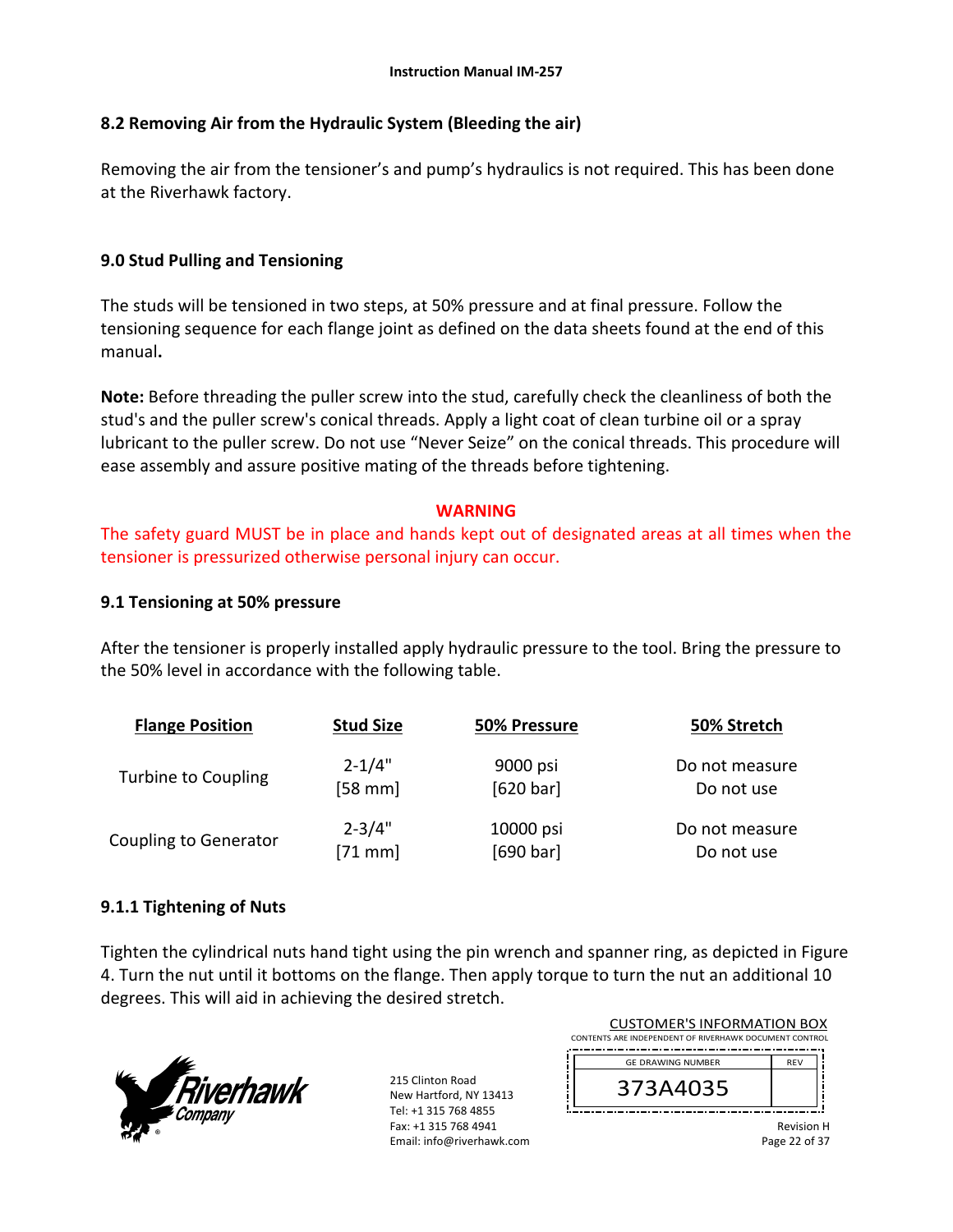#### **WARNING:**

Keep hands clear of the tool while the pressure is building up. This includes the pin wrench for tightening the spanner ring (nut). Once the tool is stabilized at pressure then and only then can the nut be tightened. This reduces the potential of personal injury.

#### **9.2 Removing the Tensioner from an Installed Stud**

The tensioner removal is to be accomplished by the follows steps:

- 1. Release the tensioner tool pressure by opening the valve on the pump. Leave valve open. (This is automatic on the air‐operated hydraulic pump) Allow approximately 20 seconds for tensioner to fully retract, then remove hose from tensioner.
- 2. Unscrew knurled fitting at the end of the guard and remove guard.
- 3. Unscrew tensioner from puller screw. Use caution to ensure that hands are not between tensioner and coupling when tensioner becomes disengaged from puller screw.
- 4. Remove the foot.
- 5. Unscrew the puller screw using an Allen wrench.
- 6. Tapping the Allen wrench with a hammer or the use of a 3‐4' breaker bar may be necessary to loosen the puller screw.
- 7. Remove the spanner ring from nut.
- 8. Move the tool to the next stud/nut assembly to be tensioned, following the sequence/pattern as defined on the supplied data sheets.

## **9.3 Tensioning at Final Pressure**

Repeat the pulling and tightening procedure stated above at full pressure. Measure the stud length after all of the studs have been tensioned. The final pressure and required stretch values are listed in the following table.

#### **WARNING**

**The safety guard must be in place at all times. Keep hands out of designated areas at all times when the tensioner is pressurized otherwise personal injury can occur.** 

## **CAUTION**

**Before threading the puller screw into the stud, carefully check the cleanliness of both the stud's and the puller screw's conical threads. Apply a light coat of clean turbine oil or a spray lubricant** 



215 Clinton Road New Hartford, NY 13413 Tel: +1 315 768 4855 Fax: +1 315 768 4941 Email: info@riverhawk.com

| <b>CUSTOMER'S INFORMATION BOX</b>                      |  |  |  |  |
|--------------------------------------------------------|--|--|--|--|
| CONTENTS ARE INDEPENDENT OF RIVERHAWK DOCUMENT CONTROL |  |  |  |  |
| <b>GE DRAWING NUMBER</b><br><b>RFV</b>                 |  |  |  |  |
| 373A4035                                               |  |  |  |  |

Revision H Page 23 of 37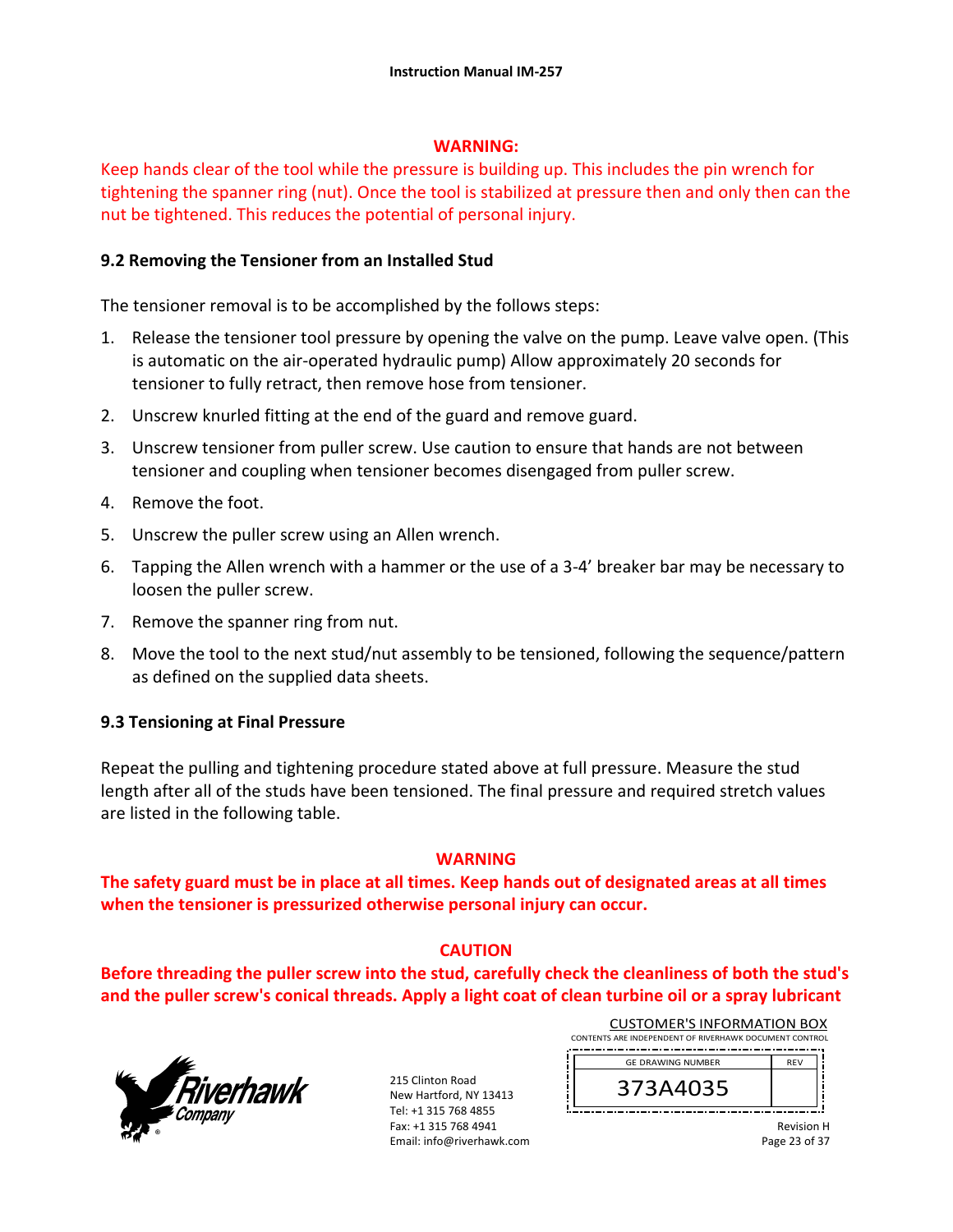**to the puller screw. This procedure will ease assembly and assure positive mating of the threads before tightening. Do not use "Never Seize" on the conical threads.** 

#### **CAUTION**

**Do not exceed the maximum pressure marked on the tensioner. Excessive pressure can damage the stud and puller screw.** 

#### **CAUTION**

**Do not tighten the nut while the tool is coming up to pressure; wait until pressure is achieved before attempting to tighten the nut with the spanner ring. If the tool is not properly installed, the tool could jump off the stud while coming up to pressure.** 

| <b>Flange Position</b>       | <b>Stud Size</b> | <b>Final Pressure</b> | <b>Final Stretch</b>  |
|------------------------------|------------------|-----------------------|-----------------------|
| <b>Turbine to Coupling</b>   | $2 - 1/4"$       | 17000 psi             | $0.017" - 0.020"$     |
|                              | $[58$ mm]        | [1170 bar]            | $[0.43$ mm - 0.51 mm  |
| <b>Coupling to Generator</b> | $2 - 3/4"$       | 18000 psi             | $0.012" - 0.014"$     |
|                              | $[71$ mm]        | [1240 bar]            | $[0.31$ mm - 0.36 mm] |

Incorrect stretch values can be corrected by uninstalling some or all of the selected studs. Re‐ measure the initial length of the studs and repeat the installation instructions studs. Excessive stretch variations can also be corrected by the same method.

Have final stretch values approved by the supervisor responsible for the installation.

## **10.0 Thread Locking**

Once pulling and tensioning is completed all stud nuts must be locked in position.



215 Clinton Road New Hartford, NY 13413 Tel: +1 315 768 4855 Fax: +1 315 768 4941 Email: info@riverhawk.com

CUSTOMER'S INFORMATION BOX CONTENTS ARE INDEPENDENT OF RIVERHAWK DOCUMENT CONTROL

\_.\_.\_.\_.\_.\_.\_.\_.\_. REV 373A4035 GE DRAWING NUMBER

> Revision H Page 24 of 37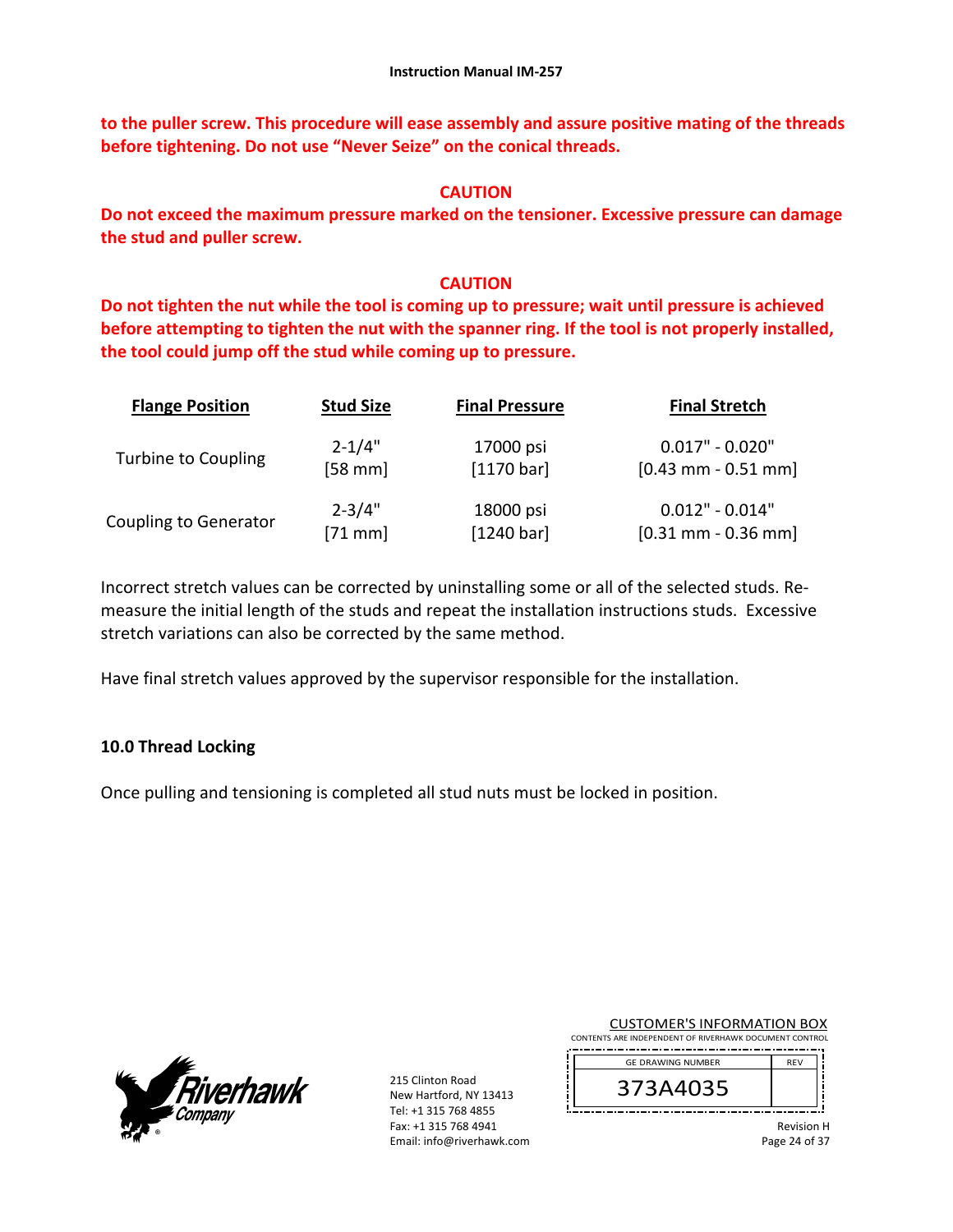

#### **Sample Picture of a Riverhawk Locknut**

Mechanical Locknuts have two set screws located in the top face, see picture. Before threading the nut onto the stud check to be certain that the set screws are free to turn. Once the nut is seated, torque the set screws to the values specified in the following table. When seated and torqued to the values specified the load created by the set screw displaces the thread of the nut in the area of the web creating the desired locking action.

| <b>Stud Size</b>       | <b>Set Screw Size</b> | <b>Torque</b>                                      |
|------------------------|-----------------------|----------------------------------------------------|
| $2 - 1/4"$<br>$[58$ mm | $1/4$ "-28 UN         | 70 in Ibs - 80 in Ibs<br>$[7.9 N·m - 9.0 N·m]$     |
| $2 - 3/4"$<br>$[71$ mm | $3/8$ "-24 UN         | 200 in lbs - 250 in lbs<br>$[22.6 N·m - 28.2 N·m]$ |

#### **11.0 Stud/Nut removal**

Begin by checking the stick-out dimension of the installed studs. If the stick-dimensions are wrong, contact Riverhawk for assistance.

Sections 11.1 and 11.2 respectively describe the procedures to be followed in removing nuts with the mechanical locking feature and those that have been locked with liquid locking compound.



215 Clinton Road New Hartford, NY 13413 Tel: +1 315 768 4855 Fax: +1 315 768 4941 Email: info@riverhawk.com

| <b>CUSTOMER'S INFORMATION BOX</b>                      |            |  |
|--------------------------------------------------------|------------|--|
| CONTENTS ARE INDEPENDENT OF RIVERHAWK DOCUMENT CONTROL |            |  |
| <b>GE DRAWING NUMBER</b>                               | <b>RFV</b> |  |
|                                                        |            |  |
| 373A4035                                               |            |  |
|                                                        |            |  |
|                                                        |            |  |

Revision H Page 25 of 37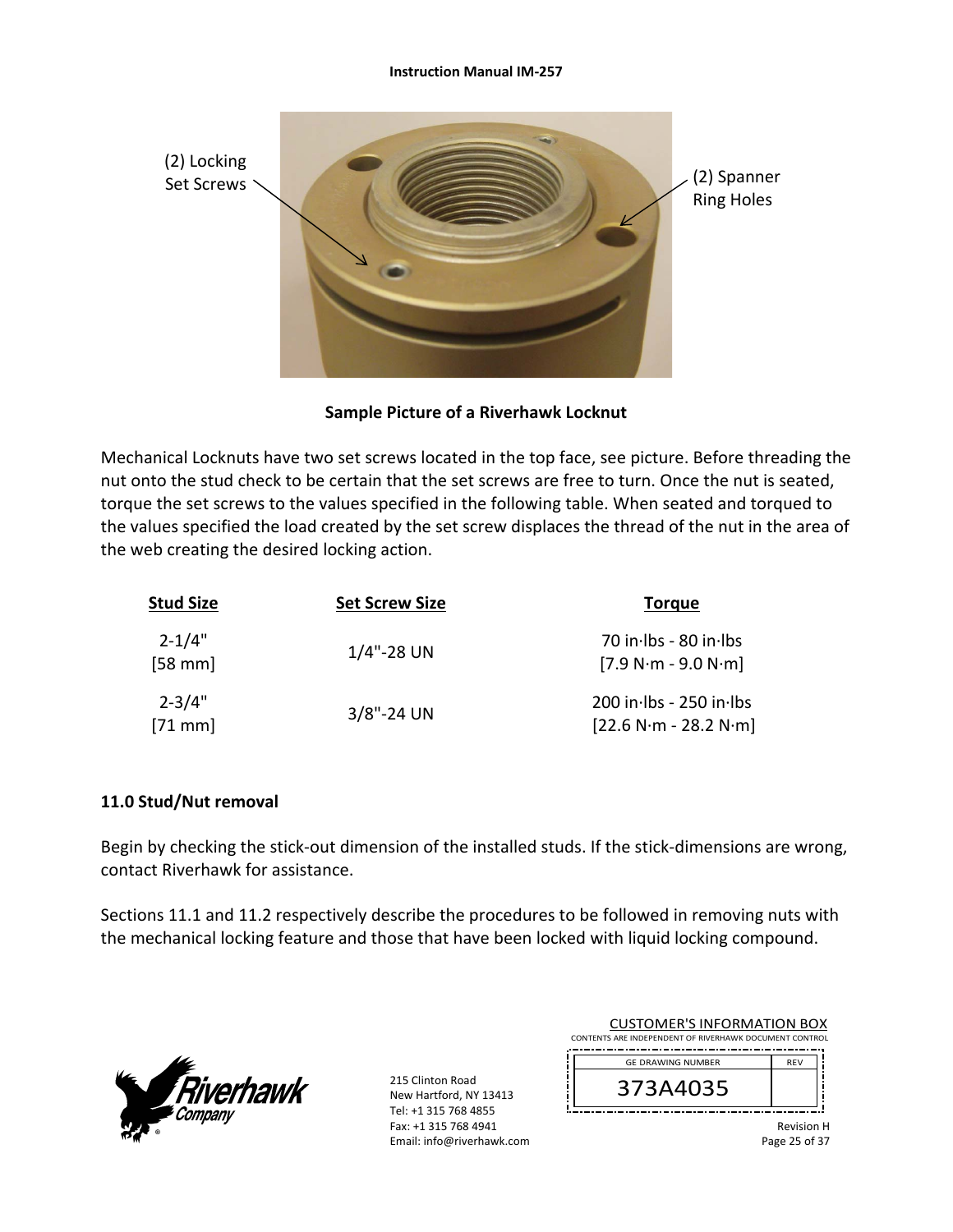#### **11.1 Removal of Assemblies with Mechanical Locknuts**

For those assemblies which have been locked using mechanical locknuts, removal is accomplished as follows:

- Using a wire brush, GT‐4253, and shop air clean the conical thread of the stud to remove any debris/deposits which may have accumulated during service as described in section 5.2.
- With an Allen-wrench loosen the two locking set screws but do not remove from the nut.



## **Sample Picture of the loosening of a nut's set screws**

- Install the appropriate tensioner onto the stud as described in Section 8.0.
- Apply the appropriate hydraulic pressure per the Table of Section 9.3.
- Using the spanner ring and spanner/pin wrenches, loosen the nut 3/4 turn. Then release the pressure and remove the tensioner.

#### **11.2.1 Removal of Assemblies with Liquid Locking Compound**

Obsolete hardware sets employed a thread‐locking compound which is visible as a grayish‐green residue.

Riverhawk Company strongly recommends replacing this type with the current hardware that has a re‐useable mechanical locking feature.

Special instructions are available from Riverhawk to remove this obsolete hardware.



215 Clinton Road New Hartford, NY 13413 Tel: +1 315 768 4855 Fax: +1 315 768 4941 Email: info@riverhawk.com

| <b>CUSTOMER'S INFORMATION BOX</b>                      |            |  |  |  |
|--------------------------------------------------------|------------|--|--|--|
| CONTENTS ARE INDEPENDENT OF RIVERHAWK DOCUMENT CONTROL |            |  |  |  |
| <b>GE DRAWING NUMBER</b>                               | <b>RFV</b> |  |  |  |
| 373A4035                                               |            |  |  |  |

Revision H Page 26 of 37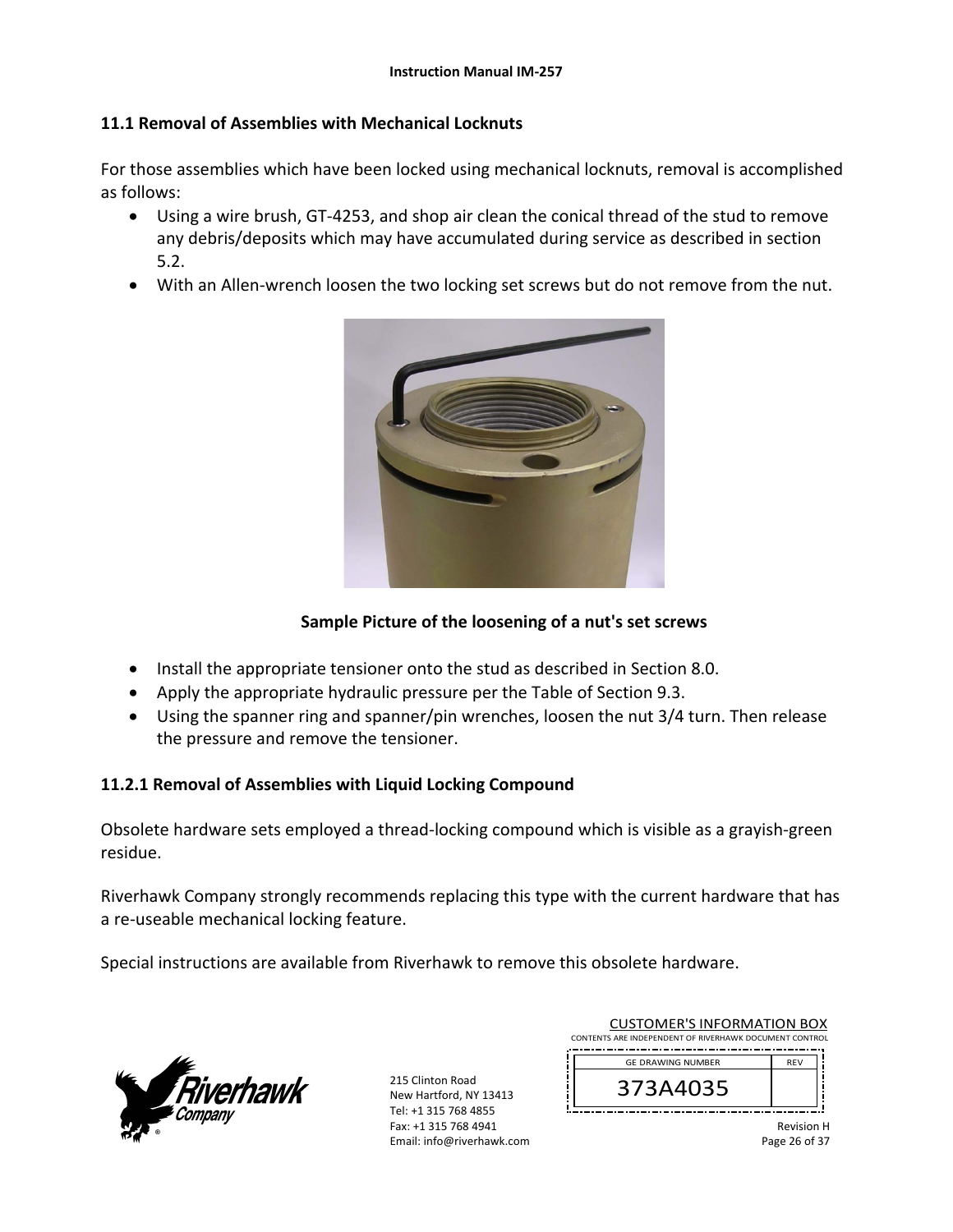#### **12.0 Storage Instructions**

Follow these directions to properly store your hydraulic tensioner and hydraulic pump kit for long term storage and shipment.

If any damage is observed, contact the Riverhawk Company to schedule a maintenance inspection.

#### **12.1 Hydraulic Pump Kit Storage**

Refer to the Hydraulic Pump Kit Instruction Manual, IM‐293 (GE VENDOC 373A4058). The latest revision may be obtained by contacting Riverhawk Company or thru www.riverhawk.com.

#### **12.2 Hydraulic Tensioner Storage**

Check the tensioner for any damage

- 1. Clean puller screw and check for any debris and dents.
- 2. Knurled interlock fitting should be clean and free to rotate.
- 3. Inspect tensioner guard for any signs of damage. Bent guards must be replaced.
- 4. If any damage is observed, contact the Riverhawk Company to schedule a maintenance inspection.

If any damage is observed, contact the Riverhawk Company to schedule a maintenance inspection.

Place protective plastic cap into the hydraulic port.

Coat the hydraulic tensioner and foot with a light coat of oil and place the tensioner into the original shipping container.

#### **12.3 Store shipping container**

Secure the hydraulic pump and hydraulic tensioner into the original shipping containers using the supplied wood braces.

Seal the original shipping container and store under shelter and protected from moisture, sand, and grit.



215 Clinton Road New Hartford, NY 13413 Tel: +1 315 768 4855 Fax: +1 315 768 4941 Email: info@riverhawk.com

| <b>CUSTOMER'S INFORMATION BOX</b>                      |            |  |  |
|--------------------------------------------------------|------------|--|--|
| CONTENTS ARE INDEPENDENT OF RIVERHAWK DOCUMENT CONTROL |            |  |  |
| <b>GE DRAWING NUMBER</b>                               | <b>RFV</b> |  |  |
| 373A4035                                               |            |  |  |

Revision H Page 27 of 37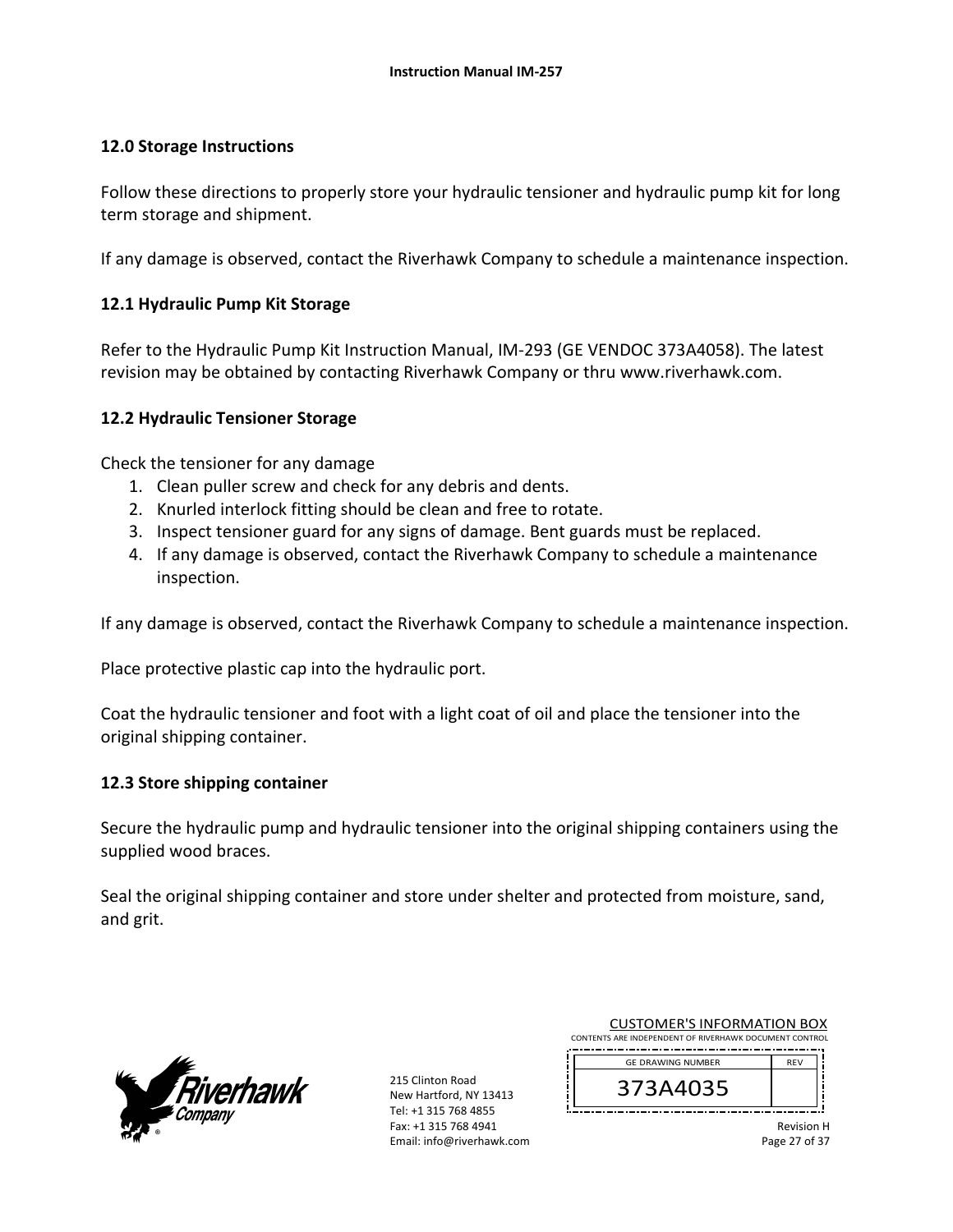#### **13.0 Frequently Asked Questions**

This section contains some frequently asked questions and problems. If the steps listed here do not solve your problem, contact the Riverhawk Company thru our website, email, or phone call.

- **Q:**  A tensioner has pulled itself out of the stud's conical threads. Can I continue using a tensioner on this stud?
- **A:**  No. Both the tensioner and the stud may have been damaged and must be removed from the work area. If the stud is tensioned, a Nut Buster repair kit, from Riverhawk, must be used to remove the damaged stud by drilling out the nut. Leaving a damaged stud in place will lead to a safety hazard on future outages.

Riverhawk can supply a replacement stud and nut based on the initial weight certification supplied with the hardware set (see section 4.2). The damaged tensioner should also be returned to Riverhawk for inspection and repair.

If a stud must be left in place, paint the damaged stud with a generous amount of indelible, bright‐colored paint. Notify the appropriate GE Safety and Service personnel. Note the location of the damaged stud in the services notes for the machine.

**Q:**  The hydraulic tensioner has been taken up to its final pressure. The final stretch length is short of the final stretch target. What is the next step?

**A:**  Do not increase the hydraulic pressure. Check if the hydraulic pump is set to the right pressure. Install the tensioner and re‐pressurize the tensioner to the final pressure then recheck the stretch measurement. If the stretch value is still short, remove the stud from the hole and re‐measure the stud's initial length then try to install the stud again.

**Q:**  The hydraulic tensioner has been taken up to its final pressure. The final stretch length is larger than the final stretch target. What is the next step?

**A:**  Remove the stud from the bolt hole. Check if the hydraulic pump is set to the right pressure. Re‐measure the stud's initial length then try to install the stud again.



215 Clinton Road New Hartford, NY 13413 Tel: +1 315 768 4855 Fax: +1 315 768 4941 Email: info@riverhawk.com

|                                                        | <b>CUSTOMER'S INFORMATION BOX</b> |            |  |
|--------------------------------------------------------|-----------------------------------|------------|--|
| CONTENTS ARE INDEPENDENT OF RIVERHAWK DOCUMENT CONTROL |                                   |            |  |
|                                                        | <b>GE DRAWING NUMBER</b>          | <b>RFV</b> |  |
|                                                        |                                   |            |  |
|                                                        | 373A4035                          |            |  |
|                                                        |                                   |            |  |

Revision H Page 28 of 37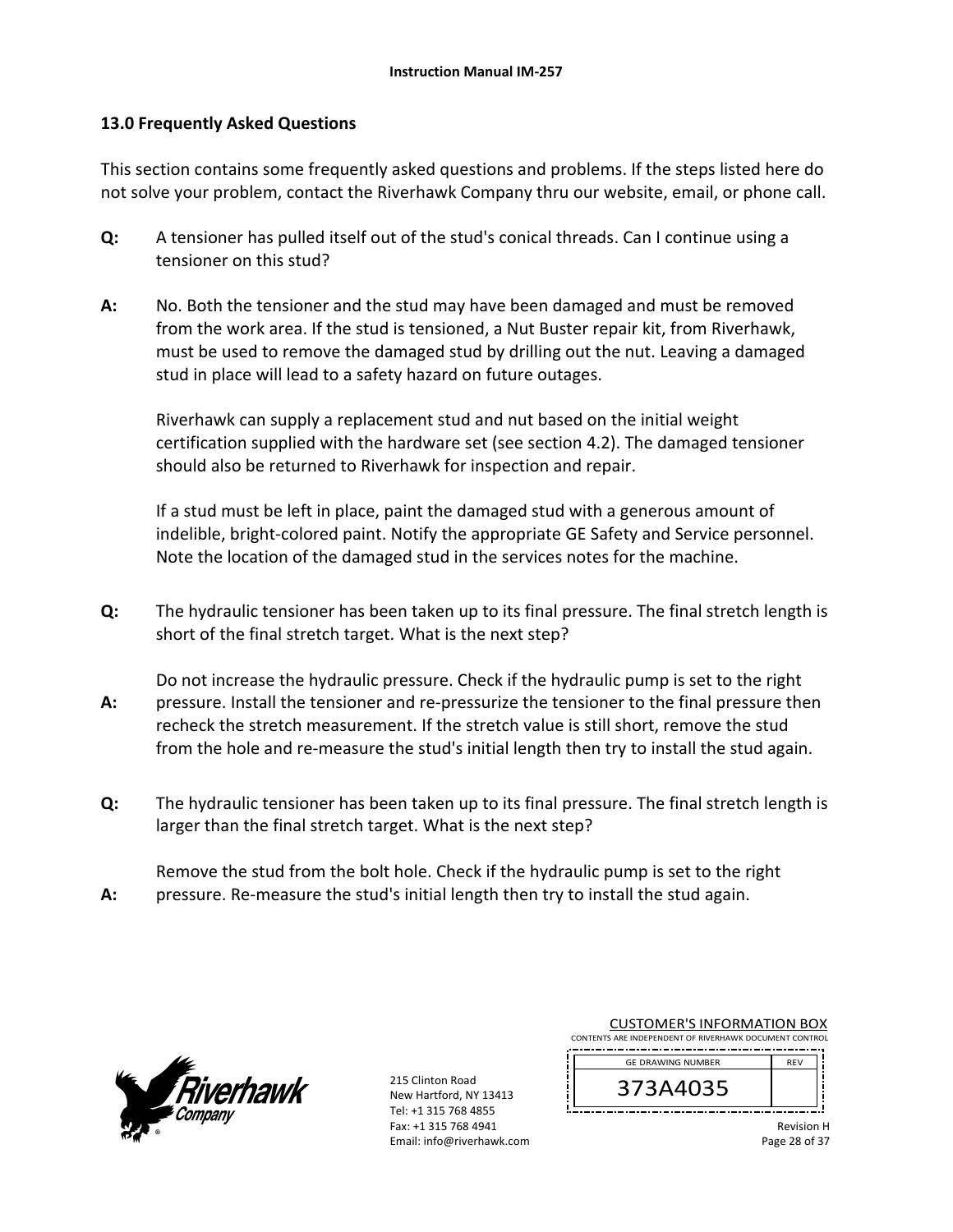**Q:**  The tensioner is at its final pressure, but the nut cannot be loosened.

If the nuts cannot be loosened at the final pressure, continually increasing the pressure

- **A:**  will not help and can be dangerous and in some cases make it harder to remove the nut. Check the nut to see if its set screws have been loosened. Check for and remove any corrosion around the nut's threads.
- **Q:**  How do I clean the conical threads on a stud?
- **A:**  The conical threads are best cleaned using a spiral wound brass brush in a drill as described in section 5.2. For detailed description refer to Instruction Manual IM‐220.
- **Q:**  During the initial steps of removing a tensioned stud, the stick-out length is found to be wrong.
- **A:**  Do not proceed. Refer to Instruction Manual IM‐226 or contact Riverhawk for assistance. With the wrong stick‐out length, the hydraulic tensioner has a limited stroke and may not work properly and can be damaged.
- **Q:**  The hydraulic pump appears to be leaking.
- **A:**  Check the hose connection to the hydraulic pump. If the 1/4" high pressure fitting is not assembled correctly as shown in section 7.2, it may look like the pump is leaking. If the problem continues, it may be necessary to open the pump kit. Contact Riverhawk for guidance.
- **Q:**  The hydraulic hose has a collar on it that can't be moved by hand
- **A:**  The hydraulic fitting is shown in section 7.2. The collar is sometimes held in place with a thread locking compound. This prevents the collar from moving too easily. It may be necessary to adjust this collar with a set of vise‐grip pliers. Be careful to not strip the threads off the tube or hose end.



215 Clinton Road New Hartford, NY 13413 Tel: +1 315 768 4855 Fax: +1 315 768 4941 Email: info@riverhawk.com

| <b>CUSTOMER'S INFORMATION BOX</b>                      |            |  |
|--------------------------------------------------------|------------|--|
| CONTENTS ARE INDEPENDENT OF RIVERHAWK DOCUMENT CONTROL |            |  |
| <b>GE DRAWING NUMBER</b>                               | <b>RFV</b> |  |
|                                                        |            |  |

373A4035

Revision H Page 29 of 37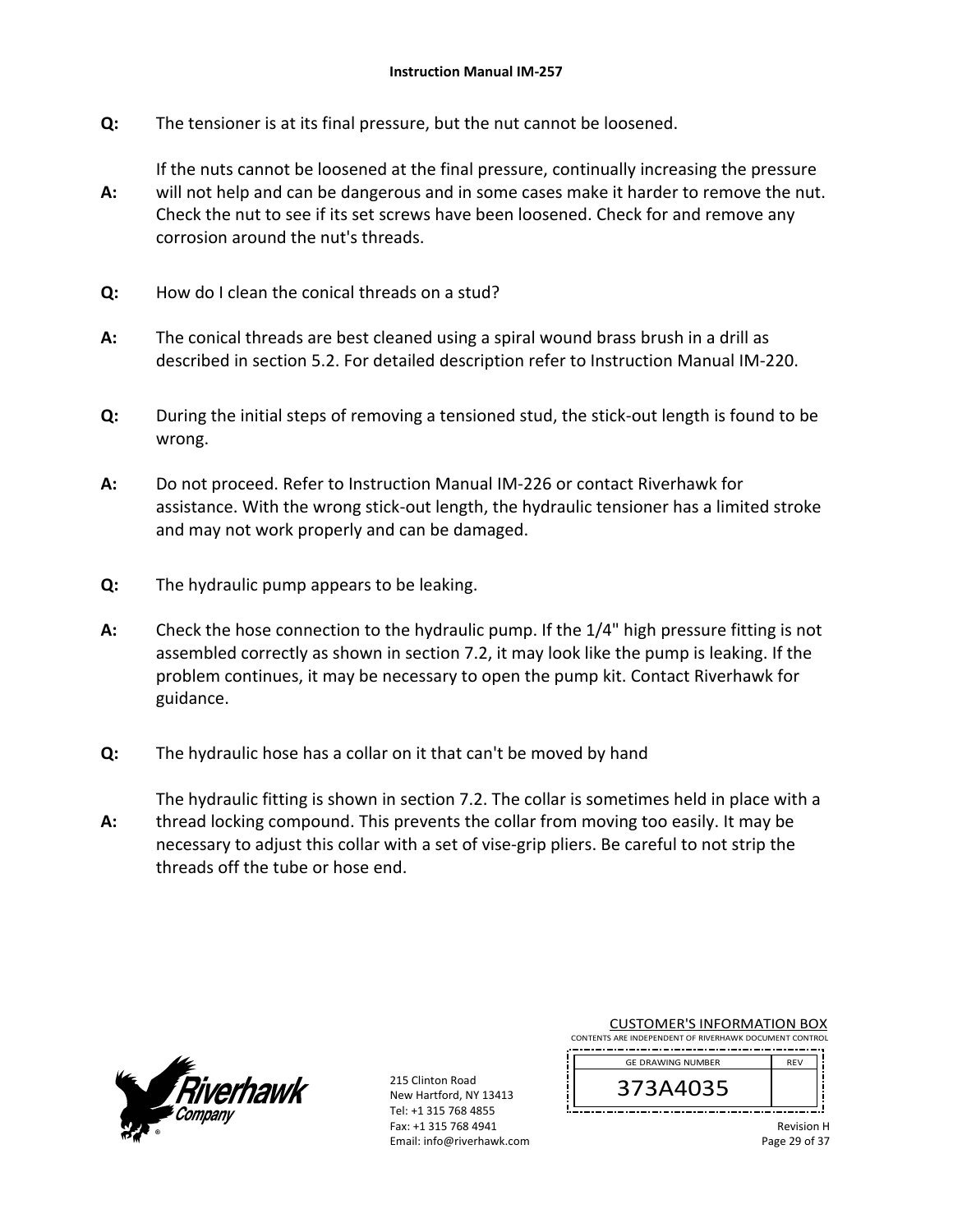#### **14.0 Revision History**

| Revision<br>Letter | <b>Effective Date</b> | Description                                                                                                              |
|--------------------|-----------------------|--------------------------------------------------------------------------------------------------------------------------|
| H                  | Apr 29, 2022          | Inserted Appendix B1 thru B3                                                                                             |
| G                  | Apr 7, 2022           | Revised sections 7.1.1; Added section 8.2                                                                                |
| F                  | Jan 26, 2022          | Updated EC Declaration of Conformity; Added UKCA<br>Declaration of Conformity; previous Appendix A becomes<br>section 14 |
| E                  | Sep 26, 2016          | Added HT-7591 to section 4.5                                                                                             |
| D                  | Jan 15, 2015          | Updated sections 1.0 and 4.3.                                                                                            |
| C                  | Mar 17, 2012          | Revised section 2.0 tables, Updated title page to reflect<br>all parts that can be used with installation tooling.       |
| B                  | Feb 15, 2012          | Misc. updates including spelling and terminology<br>clarifications                                                       |
| A                  | Dec 14, 2011          | Added GE 101T3628 references to title page and to<br>section 2.0                                                         |
|                    | Jul 19, 2011          | Released                                                                                                                 |

**Fiverhawk** 

215 Clinton Road New Hartford, NY 13413 Tel: +1 315 768 4855 Fax: +1 315 768 4941 Email: info@riverhawk.com CUSTOMER'S INFORMATION BOX

CONTENTS ARE INDEPENDENT OF RIVERHAWK DOCUMENT CONTROL REV GE DRAWING NUMBER

| GE DRAWING NUMBER |  |
|-------------------|--|
| ب<br>J J          |  |
|                   |  |

Revision H Page 30 of 37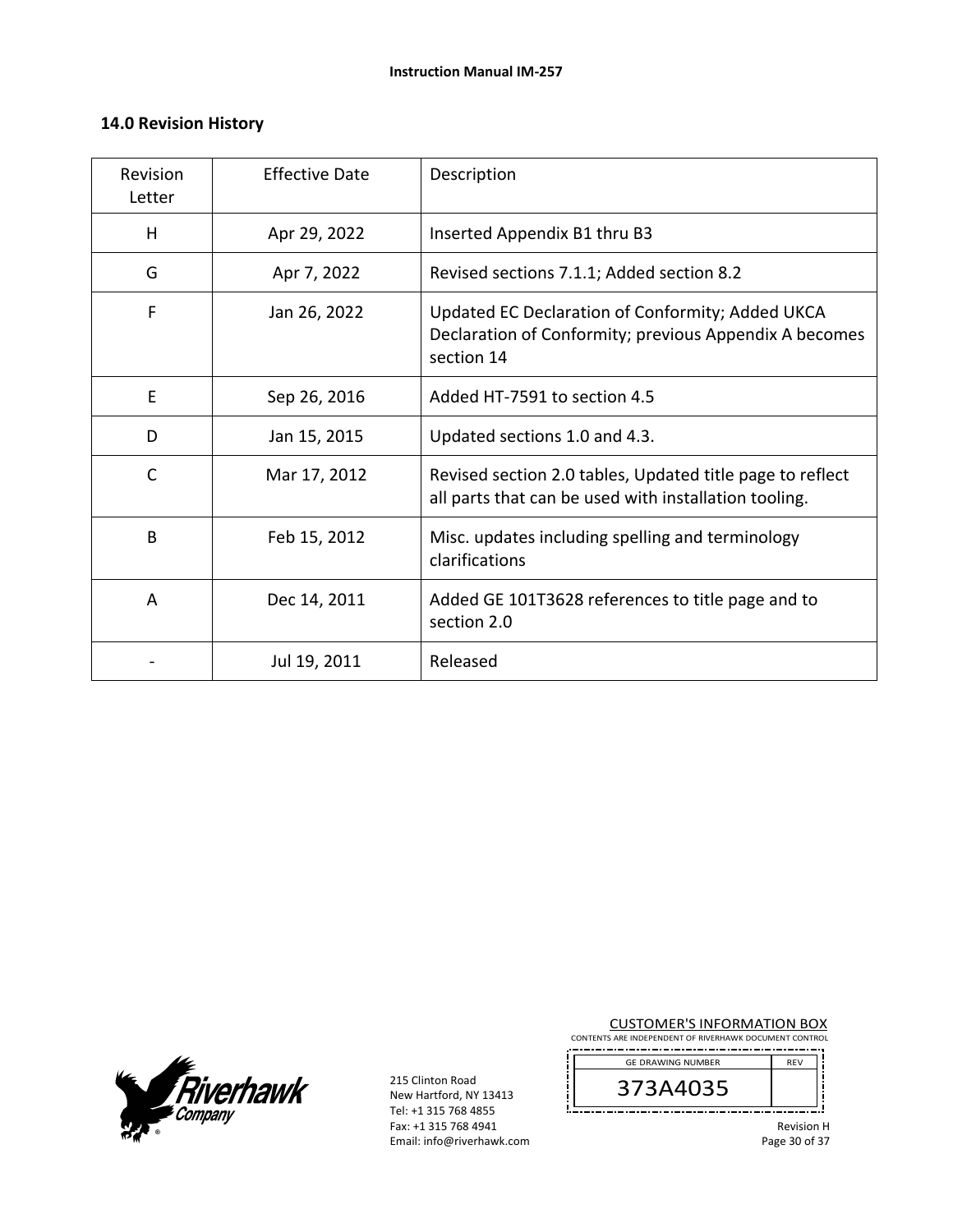#### **Appendix A1**

# **EC Declaration of Conformity**

| Manufacturer: | Riverhawk Company           |
|---------------|-----------------------------|
| Address:      | 215 Clinton Road            |
|               | New Hartford, NY 13413, USA |

The hydraulic pump and bolt tensioning tool described in this manual are used for installing and applying tension to large bolts that are specifically designed by Riverhawk Company to be tensioned hydraulically.

All applicable sections of European Directive 2006/42/EC for machinery have been applied and fulfilled in the design and manufacture of the hydraulic pump and bolt tensioning tool described in this manual. Reference also ISO 12100:2010, ISO 4413:2010, and ISO 4414:2010.

Furthermore, this equipment has been manufactured under the Riverhawk quality system per EN ISO 9001:2015

Consult the Declaration of Conformance included with the shipment of this equipment that identifies the authorized Riverhawk representative, applicable serial numbers, and appropriate signature.



215 Clinton Road New Hartford, NY 13413 Tel: +1 315 768 4855 Fax: +1 315 768 4941 Email: info@riverhawk.com CUSTOMER'S INFORMATION BOX

CONTENTS ARE INDEPENDENT OF RIVERHAWK DOCUMENT CONTROL  $R$ <sub>REV</sub> GE DRAWING NUMBER

| <b>OL DIVOYTING INCIVIDEN</b> |  |  |
|-------------------------------|--|--|
| ت                             |  |  |
|                               |  |  |

Revision H Page 31 of 37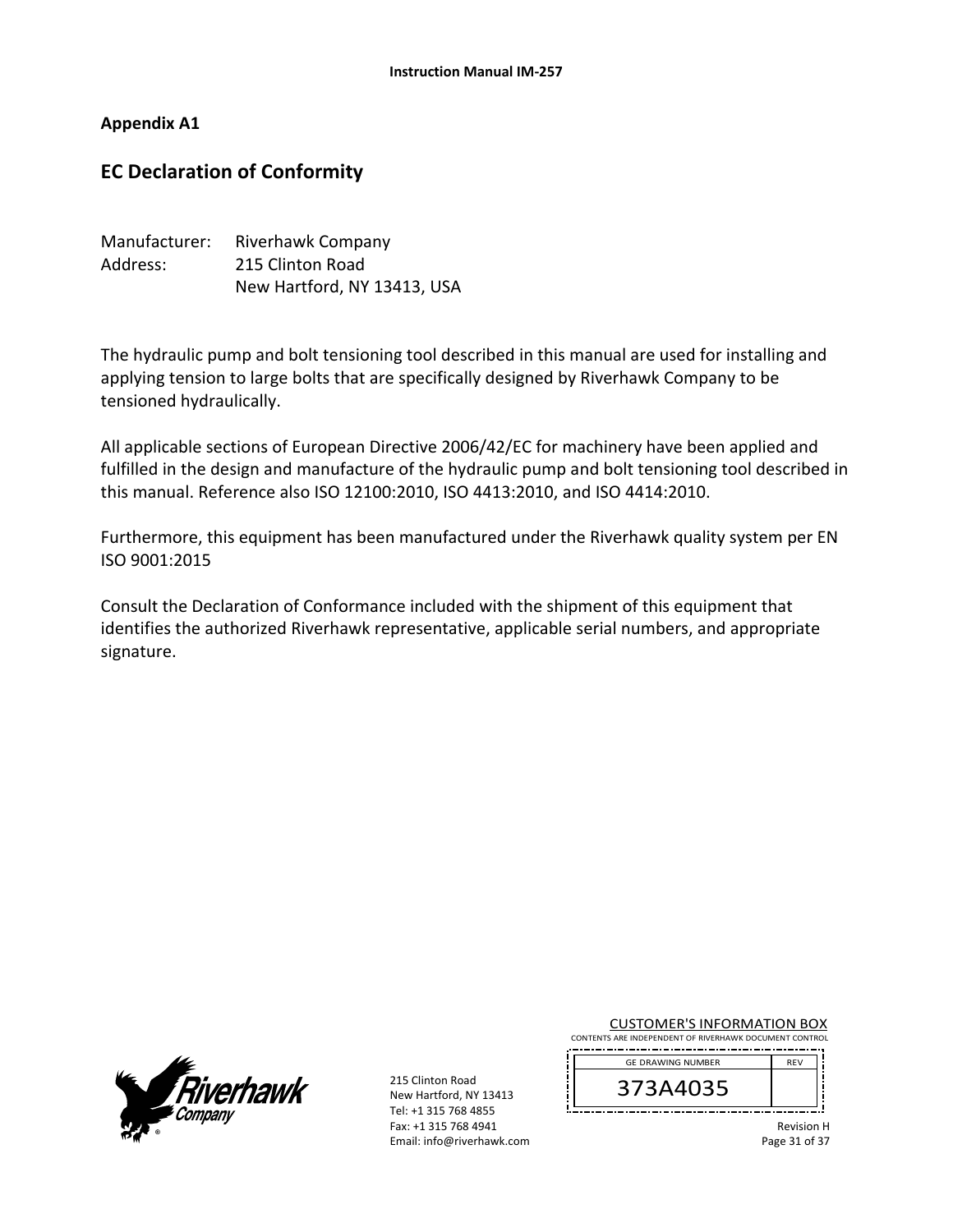#### **Appendix A2**

## **UKCA Declaration of Conformity**

| Manufacturer: | Riverhawk Company           |
|---------------|-----------------------------|
| Address:      | 215 Clinton Road            |
|               | New Hartford, NY 13413, USA |

The hydraulic pump and bolt tensioning tool described in this manual are used for installing and applying tension to large bolts that are specifically designed by Riverhawk Company to be tensioned hydraulically.

All applicable sections of Supply of Machinery (Safety) 2008 have been applied and fulfilled in the design and manufacture of the hydraulic pump and bolt tensioning tool described in this manual. Reference also ISO 12100:2010, ISO 4413:2010, and ISO 4414:2010.

Furthermore, this equipment has been manufactured under the Riverhawk quality system per EN ISO 9001:2015

Consult the Declaration of Conformance included with the shipment of this equipment that identifies the authorized Riverhawk representative, applicable serial numbers, and appropriate signature.



215 Clinton Road New Hartford, NY 13413 Tel: +1 315 768 4855 Fax: +1 315 768 4941 Email: info@riverhawk.com CUSTOMER'S INFORMATION BOX

CONTENTS ARE INDEPENDENT OF RIVERHAWK DOCUMENT CONTROL ------------------------------------- $R$  REV  $\overline{R}$ GE DRAWING NUMBER

| <b>96 PIVAYYIIYO IYOIYIDEI</b> N |  |
|----------------------------------|--|
| ే<br>ر ر                         |  |
|                                  |  |

Revision H Page 32 of 37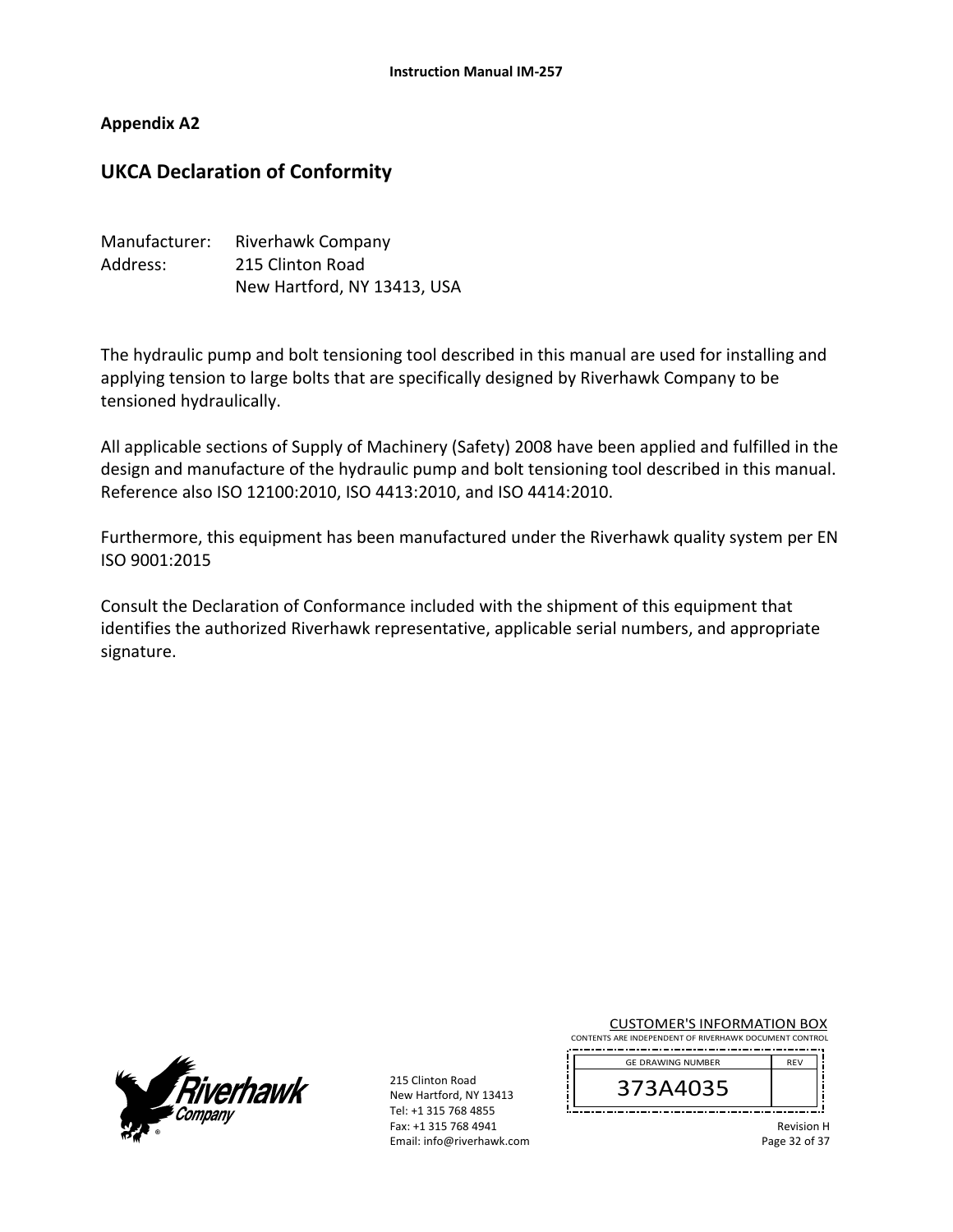## **Appendix B1 ‐ Hydraulic Fittings**



Riverhawk tensioners use a 1/4" High Pressure port to connect its hydraulic hoses. The hose connector is made from a three piece assembly: a gland nut, a collar, and a 1/4" tube or 1/4" hose end. (See Illustration 1)

To assembly the fitting, slide the gland nut over the 1/4" tube or 1/4" hose end. Turn the collar counter‐ clockwise (**left hand** thread) on to the tube or hose end as shown in Illustration 1.

The collar should be placed .125" (3.2 mm) from the tip of the cone. (See Illustration 2) It may be necessary to adjust this collar with a set of vise‐grip pliers. Be careful to not strip the threads off the tube or hose end.

Slide the gland nut down over the collar. (See Illustration 3) Insert the 1/4" tube or 1/4" hose end into tensioner or hydraulic pump. While firmly holding the tube or hose end to stop it from rotating, turn the gland nut clockwise (**right hand** thread) and torque the gland nut to 25 FT‐LBS (34 N‐m).

## Tips:

- Make sure all parts are clean and free from debris.
- Protect the cone on the end of the 1/4" tube or 1/4" hose end from scratches as this is the sealing surface.
- Replace red plastic caps when finished to protect the threads and cone.



215 Clinton Road New Hartford, NY 13413 Tel: +1 315 768 4855 Fax: +1 315 768 4941 Email: info@riverhawk.com

| <b>CUSTOMER'S INFORMATION BOX</b>                      |            |  |  |
|--------------------------------------------------------|------------|--|--|
| CONTENTS ARE INDEPENDENT OF RIVERHAWK DOCUMENT CONTROL |            |  |  |
| <b>GE DRAWING NUMBER</b>                               | <b>RFV</b> |  |  |
| 373A4035                                               |            |  |  |

Revision H Page 33 of 37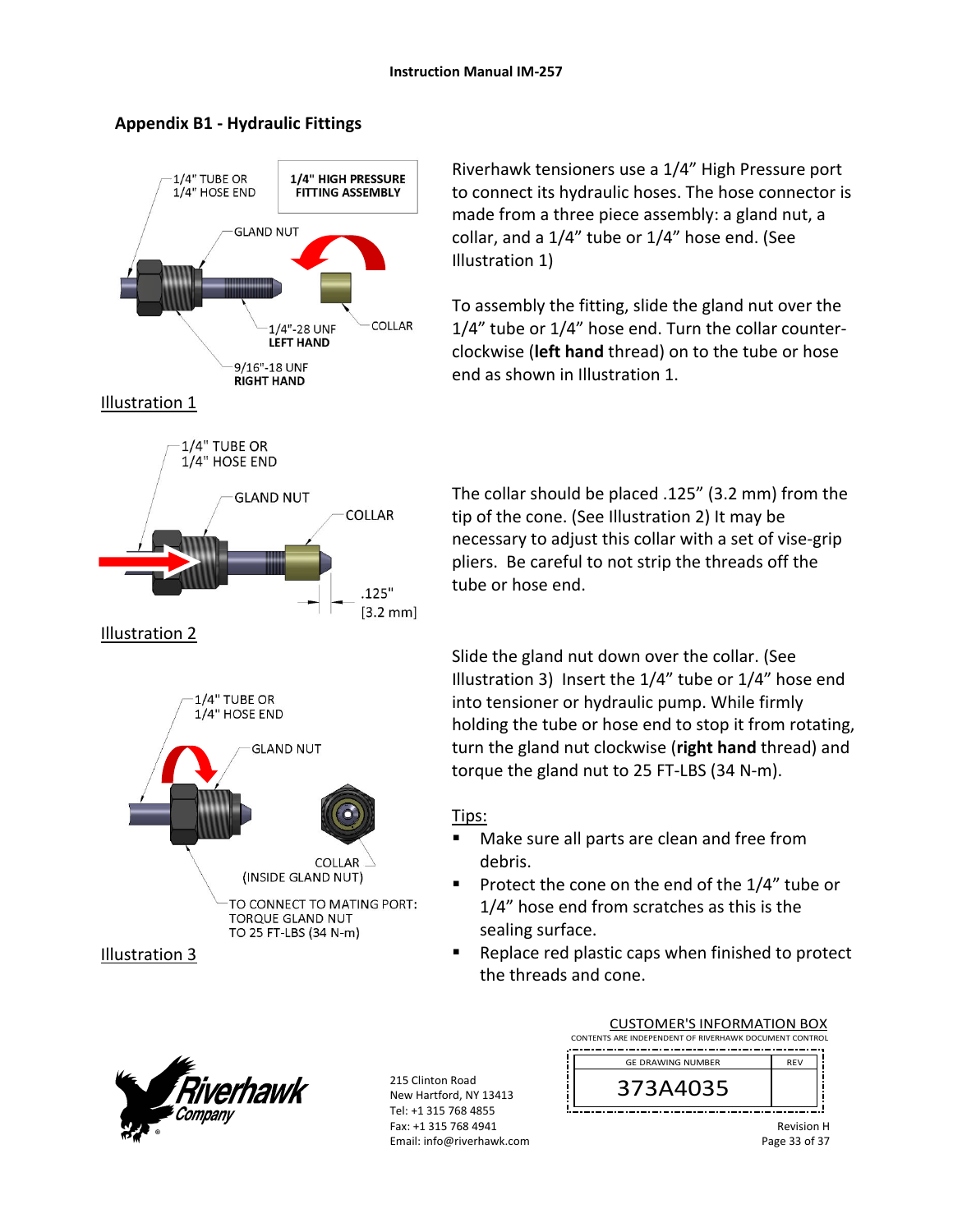#### **Appendix B2 – Puller Screw Release Tape Installation**

Reference: GT‐6516 (GE 373A4080)

#### **Caution**

**Apply a light coat of clean turbine oil or a spray lubricant to the puller screw. This procedure will ease assembly and assure positive mating of the threads before tightening. Do not use "Never Seize" on the conical threads.** 

To use puller screw release tape

‐During tensioner assembly

- 1. Following steps in the tensioner installation manual, before inserting the puller screw into the stud.
- 2. Insert a single puller screw release tape onto the internal thread of the stud leaving approximately 1/8" [3mm] sticking out of the end of the stud. (see picture below)
- 3. Insert puller screw into stud, per instruction manual and continue assembly of the tensioner.
- ‐After tensioning and removal of tensioner from stud
	- 1. Follow appropriate tensioner installation manual for disassembly of the tensioner.
	- 2. Once tensioner is removed, clean studs internal thread and puller screw external thread to remove all debris left behind by puller screw release tape using brass power brush (GT‐ 4253)



**‐Release tape should only be used for stud installation**; puller screw engagement does not require the use of release tape during de‐tensioning of the studs.

‐**Do not substitute for Riverhawk release tape**, contact Riverhawk for support (+1) 315‐768‐4855 or www.Riverhawk.com



215 Clinton Road New Hartford, NY 13413 Tel: +1 315 768 4855 Fax: +1 315 768 4941 Email: info@riverhawk.com

| <b>CUSTOMER'S INFORMATION BOX</b>                      |            |  |
|--------------------------------------------------------|------------|--|
| CONTENTS ARE INDEPENDENT OF RIVERHAWK DOCUMENT CONTROL |            |  |
| <b>GE DRAWING NUMBER</b>                               | <b>RFV</b> |  |
|                                                        |            |  |

Revision H Page 34 of 37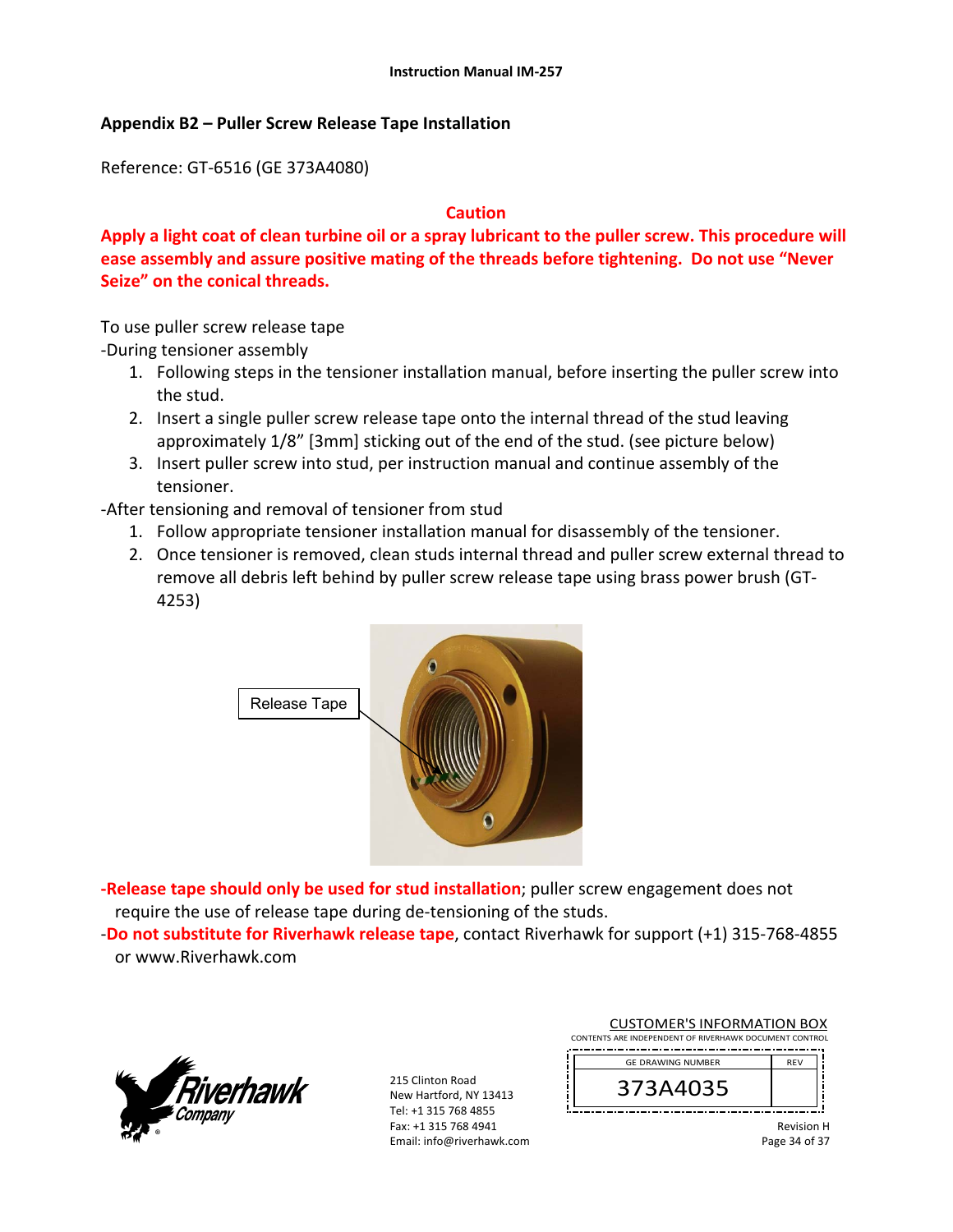#### **Appendix B3 ‐ Hydraulic Tensioner's Burst Disc Replacement**

The hydraulic tensioner's burst disc is a key element in the overall safe use of the hydraulic tensioner.

Each tensioner is shipped from our factory with one burst disc already installed in the tensioner and with another spare disc for field replacement. Extra burst discs are available from Riverhawk for replacement purposes.

To replace a damaged burst disc:

- 1. Remove the hydraulic port's dispersion nut, compression ring, and damaged burst disc.
- 2. Discard the damaged burst disc.
- 3. Clean the dispersion nut, compression ring, new burst disc, and the hydraulic port with a solvent to ensure a dirt‐free installation.
- 4. Reassemble new burst disc, compression ring, and dispersion nut into the same hydraulic port.

#### **Warning**

**A damaged burst disc must be replaced with a with a burst disc of the same design and pressure rating. Do not substitute a damaged burst disc with a different disc type, a different pressure rating, or a foreign object.**





215 Clinton Road New Hartford, NY 13413 Tel: +1 315 768 4855 Fax: +1 315 768 4941 Email: info@riverhawk.com CUSTOMER'S INFORMATION BOX

CONTENTS ARE INDEPENDENT OF RIVERHAWK DOCUMENT CONTROL REV 373A4035 GE DRAWING NUMBER

> Revision H Page 35 of 37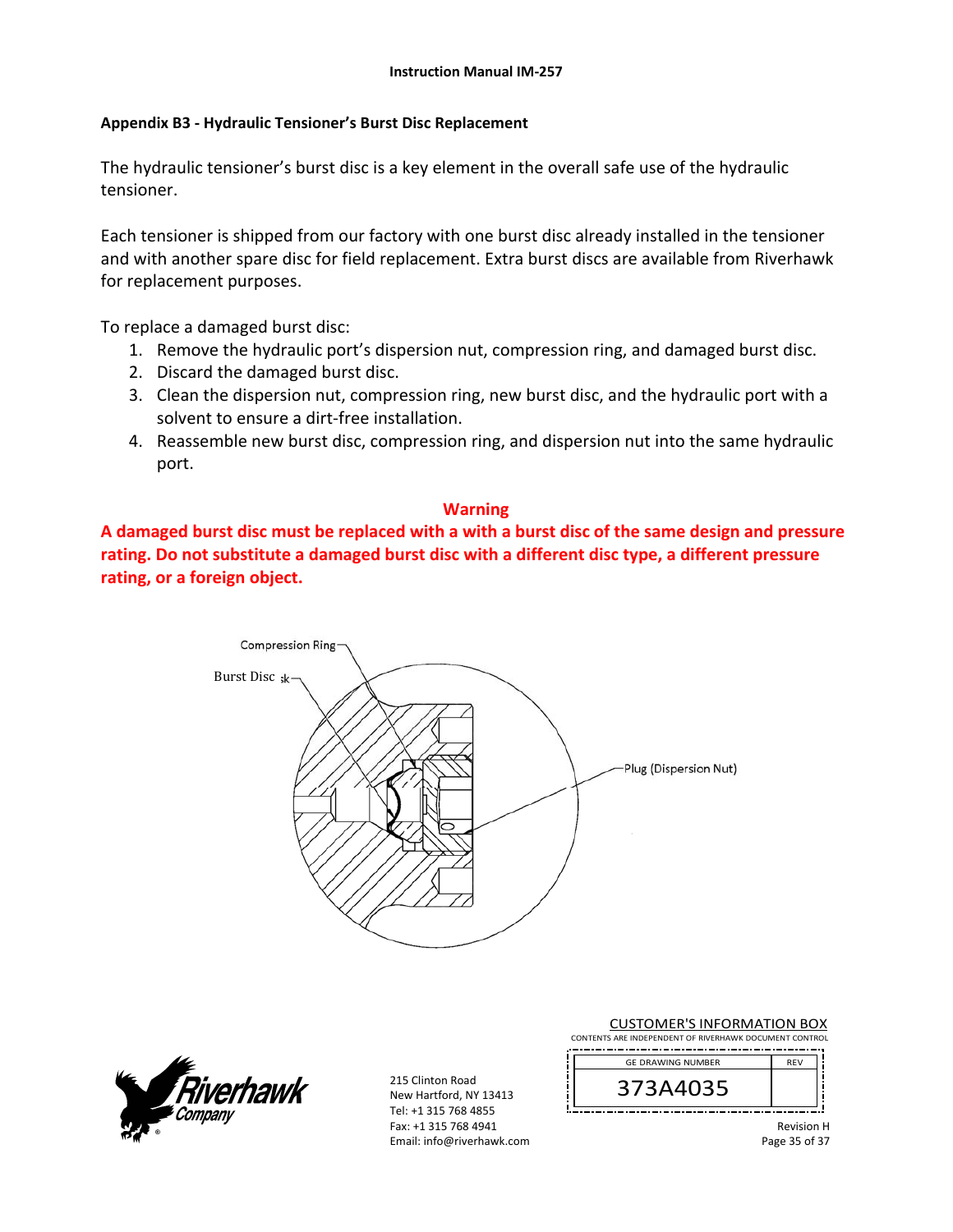# **Appendix C1**

STRETCH RECORD SHEET FOR THE TURBINE END

TURBINE NUMBER:

DATE:

TECHNICIAN:

SUPERVISOR:



| HOLE NUMBER      | STARTING LENGTH | <b>FINAL LENGTH</b> | <b>FINAL STRETCH</b> |
|------------------|-----------------|---------------------|----------------------|
| $\mathbf 1$      |                 |                     |                      |
| $10\,$           |                 |                     |                      |
| $\overline{2}$   |                 |                     |                      |
| ${\bf 11}$       |                 |                     |                      |
| $\mathbf{3}$     |                 |                     |                      |
| $12\,$           |                 |                     |                      |
| $\overline{4}$   |                 |                     |                      |
| $13\,$           |                 |                     |                      |
| 5                |                 |                     |                      |
| $14\,$           |                 |                     |                      |
| $\boldsymbol{6}$ |                 |                     |                      |
| 15               |                 |                     |                      |
| $\overline{7}$   |                 |                     |                      |
| 16               |                 |                     |                      |
| $\bf 8$          |                 |                     |                      |
| $17\,$           |                 |                     |                      |
| $\mathsf g$      |                 |                     |                      |
| $18\,$           |                 |                     |                      |

#### CUSTOMER'S INFORMATION BOX

CONTENTS ARE INDEPENDENT OF RIVERHAWK DOCUMENT CONTROL \_\_\_\_\_\_\_\_\_\_\_\_\_\_\_\_\_\_\_\_\_\_

373A4035 GE DRAWING NUMBER



215 Clinton Road New Hartford, NY 13413 Tel: +1 315 768 4855 Fax: +1 315 768 4941 Email: info@riverhawk.com

Revision H

Page 36 of 37

REV